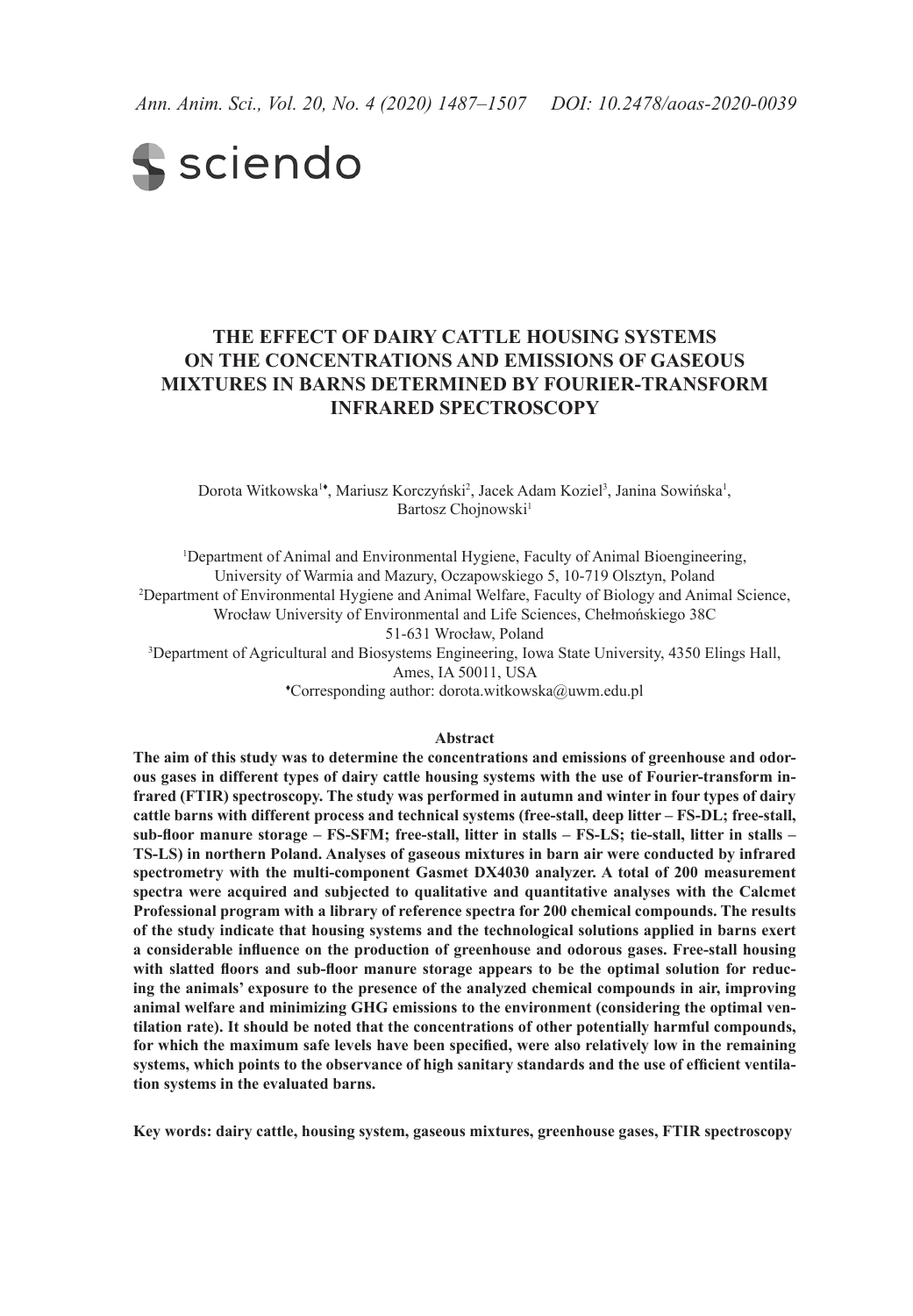According to the Intergovernmental Panel on Climate Change (IPCC), anthropogenic greenhouse gas (GHG) emissions increased at a much faster rate in the past decade (2000–2010) than in the three preceding decades, and reached the highest level in the history of humanity. Despite numerous efforts to mitigate the consequences of GHG emissions at both the international and national levels, an even greater increase in emission levels is expected in the coming decade. The Agriculture, Forestry and Other Land Uses (AFOLU) sector is responsible for nearly onefourth of global anthropogenic GHG emissions. The emissions from the AFOLU sector are estimated at 10–12  $\text{Gt}_{\text{CO2e}}$ /year, whereas global emissions reached around 49 Gt<sub>co2eq</sub> in 2010 (IPCC, 2014). Carbon dioxide produced in agriculture is regarded as a neutral gas (related to the annual carbon fixation and photosynthetic oxidation cycle), but the farming sector is the largest producer of GHGs such as methane  $(\text{CH}_4)$ and nitrous oxide  $(N_2O)$ . In 2010, the total annual production of GHGs other than CO<sub>2</sub> in agriculture was estimated at 5.2–5.8 Gt<sub>co2eq</sub>, which accounts for 10–12% of global anthropogenic GHG emissions (Smith et al., 2014).

Livestock production is responsible for 15% of GHG emissions on the global scale (Steinfeld et al., 2006), and ruminant farming accounts for 18% of GHG emissions in the EU (EFSA, 2009; Dimov et al., 2019). The air exhaled by cows as well as manure, feed, and space heating are constant sources of  $CO<sub>2</sub>$ . Most importantly, the dairy sector is a major anthropogenic source of  $CH_4$  (Lassen et al., 2012). Global  $CH<sub>4</sub>$  emissions from enteric fermentation of ruminant livestock are estimated at  $4\%$ (Wu et al., 2017), and  $CH_4$  global warming potential is around 22 times higher in comparison with  $CO<sub>2</sub>$  (Lassen et al., 2012). Methane is produced during anaerobic fermentation of carbohydrates in the rumen, and it is associated with energy loss. The methanogenesis converts  $H_2$  and  $CO_2$  into  $CH_4$  and  $H_2O$ , respectively. Manure is also a significant source of  $CH_4$  because it contains cellulose that is degraded by methane-producing bacteria (Maurer et al., 2017 a; Mama and Seid, 2019). In the presence of ammonium and nitrogen, the microbial degradation of organic manure compounds also leads to the production of  $N_2O$  which is another important GHG, and ammonia  $(NH_3)$  (Garlipp et al., 2011) which is not a GHG in itself but is a precursor for GHG formation. The oxidation of  $NH<sub>3</sub>$  releases  $N<sub>2</sub>O$  and nitric oxide (NO) which participate in the production of tropospheric ozone and contribute to the degradation of the ozone layer (Kamp et al., 2018). Ammonia contributes to eutrophication and soil acidification, and it exerts an adverse impact on biodiversity and ecosystems (Sheppard et al., 2011; Witkowska and Sowińska, 2017; Kamp et al., 2018).

Ammonia is the most ubiquitous gaseous compound which is released during livestock production, and its excess has a negative effect on animals and farm personnel (Witkowska et al., 2006; Witkowska et al., 2007; Kamp et al., 2018; Wi et al., 2019). Other gases that are released in smaller quantities during cattle production include sulfur dioxide  $(SO_2)$  and carbonyl sulfide  $(COS)$ . These gases are toxic, and similarly to NH<sub>3</sub>, they have a pungent smell (Herbut et al., 2010; Kwiatkowska-Stenzel et al., 2014). In addition to sulfur and nitrogen compounds, some inorganic gaseous compounds and volatile organic compounds (VOCs) also contain carbon, and they are classified as aroma compounds that are responsible for noxious odor emis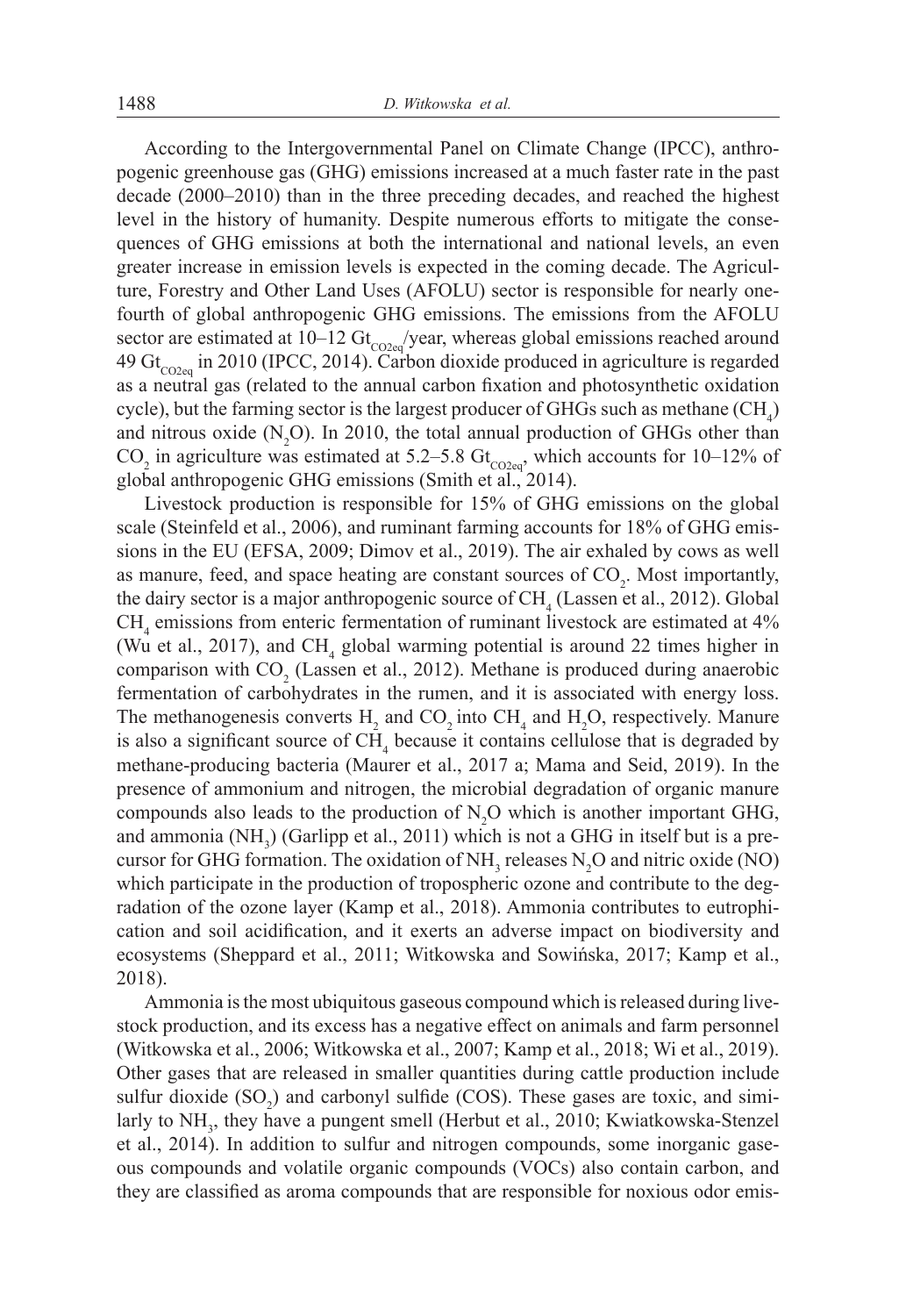sions from animal farms (Filipy et al., 2006; Korczyński et al., 2013; Witkowska, 2013; Cai et al., 2015). Aroma compounds are also associated with livestock production, and they are released from animal feces and liquid and solid manure stored in concrete bunkers or slurry pits (Hoff et al., 2006; Maurer et al., 2016; Maurer et al., 2017 b; Maurer et al., 2017 c; Maurer et al., 2017 d). Aroma compounds influence enzymatic and microbial mineralization of organic compounds (Herbut et al., 2010; Korczyński et al., 2013). Volatile organic compounds from livestock production contain up to several hundred compounds of various origin, and they are detected by the human sense of smell even at low concentrations (Lo et al., 2008; Herbut et al., 2010).

Mass spectrometry and gas chromatography analyses have revealed that in addition to methane (saturated carbohydrate), dairy and beef cattle farms are also a source of organic compounds such as alcohols, carboxylic acids, ketones, aldehydes, esters, ethers, aromatic and halogen hydrocarbons, terpenes, amines, other organosulfur and nitrogen compounds (Cai et al., 2006; Filipy et al., 2006; Shaw et al., 2007; Laor et al., 2008; Gentner et al., 2014; Yuan et al., 2017), and, possibly, phenols (Shaw et al., 2007). Filipy et al. (2006) have identified 113 VOCs in a barn, including 82 VOCs in the stalls of lactating cows, and 73 VOCs in slurry pits. The concentrations of these gaseous pollutants are determined by environmental conditions and process parameters that differ across animal housing systems (Herbut et al., 2010).

The concentrations of VOCs are difficult to measure accurately in a given time and place, therefore they are rarely investigated despite the fact that livestock production, including dairy cattle farming, is a major source of these compounds (Kamp et al., 2018). These compounds are usually measured with the use of sophisticated laboratory equipment for gas chromatography-mass spectrometry (GC-MS) (Koziel et al., 2006; Zhang et al., 2010; Zhang et al., 2015). Portable multi-gas detectors are not highly accurate, and they support measurements of only the most widely occurring compounds. They are prone to decalibration under aggressive operating conditions, and they are only suitable for highly generalized evaluations of air quality (Guiziou and Beline, 2005; Sobczuk et al., 2010). Therefore, the concentrations of gaseous mixtures are often estimated based on the number of animals in the herd as well as emission factors that do not account for environmental conditions or process parameters. Up to 50 such parameters have been identified, therefore, the relevant measurements can be burdened with considerable error (Herbut et al., 2010).

Lassen et al. (2012) relied on infrared spectroscopy to determine the concentrations of  $\text{CH}_4$  exhaled by cows. Their results were largely consistent with expectations, and they concluded that infrared spectroscopy is a reliable tool in large-scale studies. Portable Fourier-transform spectrophotometers support accurate *in situ* measurements of many volatile compounds, and they can be used to evaluate the influence of cattle housing conditions on VOC emissions.

The aim of this study was to determine the concentrations and emissions of greenhouse and odorous gases in different types of dairy cattle housing systems with the use of Fourier-transform infrared spectroscopy.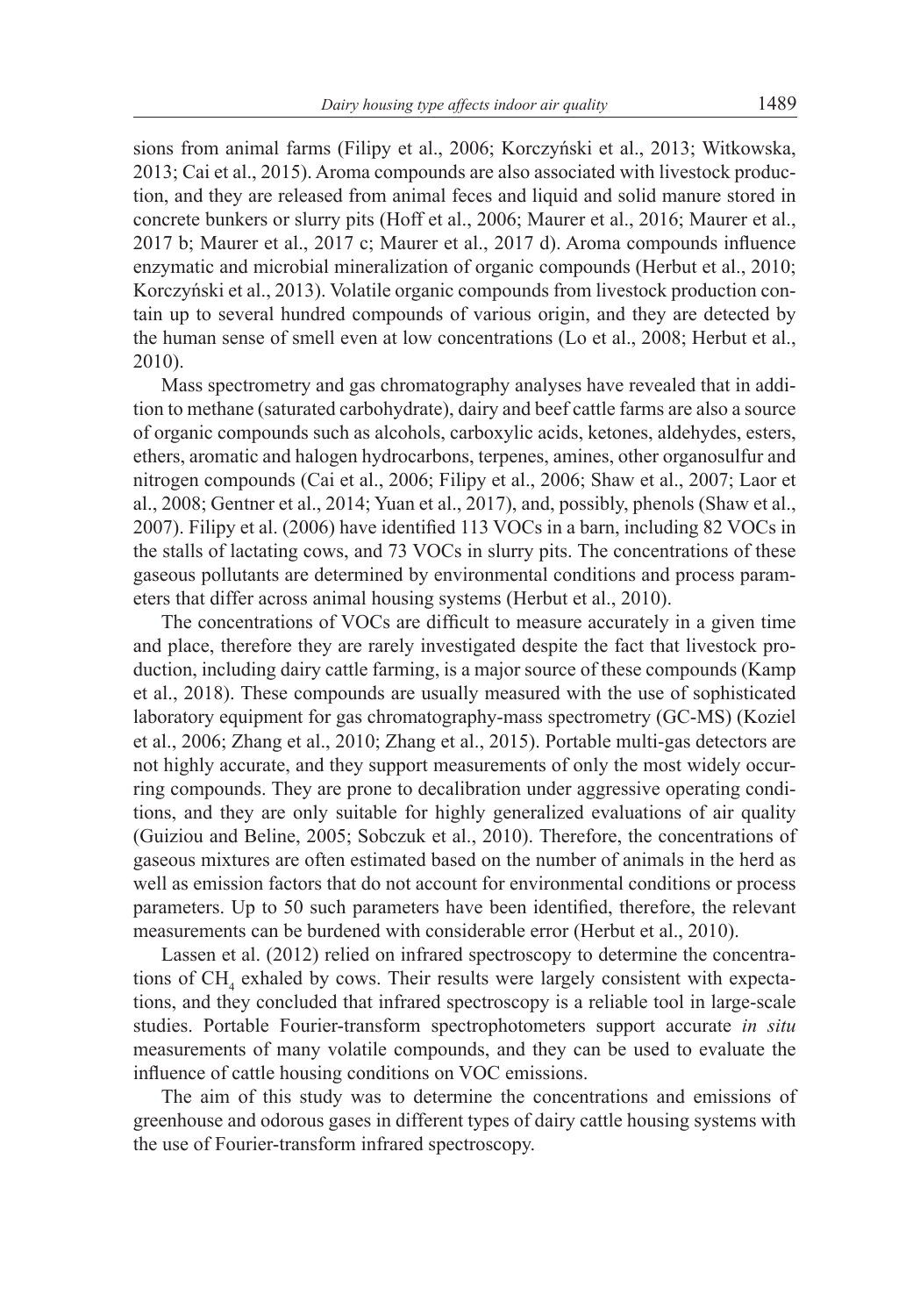## **Material and methods**

The study was performed in autumn and winter (October – January) in four types of dairy cattle barns with different process and technical systems (free-stall, deep litter – FS-DL; free-stall, sub-floor manure storage – FS-SFM; free-stall, litter in stalls – FS-LS; tie-stall, litter in stalls – TS-LS) in northern Poland (Table 1). The barns differed in herd size, housing system, and manure management (Table 1).

| Parameter             | $FS-DL1$                                                                                               | <b>FS-SFM</b>                                                                                                                                     | FS-LS                                                                           | TS-LS                                                                               |
|-----------------------|--------------------------------------------------------------------------------------------------------|---------------------------------------------------------------------------------------------------------------------------------------------------|---------------------------------------------------------------------------------|-------------------------------------------------------------------------------------|
| Number of cows        | 80                                                                                                     | 80                                                                                                                                                | 90                                                                              | 60                                                                                  |
| Maintenance<br>system | free-stall                                                                                             | free-stall                                                                                                                                        | free-stall                                                                      | tie-stall                                                                           |
| Floor                 | deep litter in the<br>resting area; slat-<br>ted floor in feed<br>passage                              | rubber mats in stalls;<br>slatted floor with sub-<br>floor manure storage                                                                         | solid concrete:<br>litter in stalls                                             | solid concrete:<br>litter in stalls                                                 |
| Management<br>system  | straw is added<br>every 2 days; used<br>litter is removed<br>using a front<br>loader every 3<br>months | feces are removed<br>through floor gaps due<br>to cow movement; ad-<br>ditionally, ground-floor<br>scrapers run 3 times a<br>day to remove manure | straw is added<br>every two days<br>and is changed<br>once a week               | straw is changed<br>twice a day                                                     |
| Ventilation<br>system | $natural - inflow$<br>through curtains,<br>outflow through<br>a roof ridge vent<br>with a skylight     | $natural - inflow through$<br>curtains, outflow through<br>a roof ridge vent with<br>a skylight                                                   | $natural - inflow$<br>through curtains,<br>outflow through<br>a roof ridge vent | $natural - inflow$<br>through win-<br>dows, outflow<br>through a roof<br>ridge vent |

|  | Table 1. Description of dairy barns |  |  |
|--|-------------------------------------|--|--|
|--|-------------------------------------|--|--|

1 FS-DL = free-stall, deep litter; FS-SFM = free stall, sub-floor manure storage; FS-LS = free stall, litter in stalls; TS-LS = tie-stall, litter on stalls.

#### **Barns**

In all barns the cows were housed indoors around the year. They were fed a total mixed ration (TMR) supplied by a feed wagon and an automatic feeder. During the study, basal diets were composed of maize silage, grass haylage, straw, protein concentrates, mineral and vitamin supplements in all treatments. All forages came from a known source and were of good quality. The barns had a natural ventilation system where air was vented through a roof ridge opening with a skylight. Fresh air was supplied through sidewall curtains (FS-DL, FS-SFM, FS-LS) or windows  $(TS-LS)$ .

The FS-DL barn was a free-stall barn with deep litter, separate resting areas, and a separate feeding passage. The barn was fully stocked with 80 Polish Holstein-Friesian Black-and-White and Red-and-White cows. The barn had a slatted floor in the feed passage and a solid concrete floor with deep litter in the resting area. Fresh rye and wheat straw was added every two days. Manure was removed with a front loader every three months.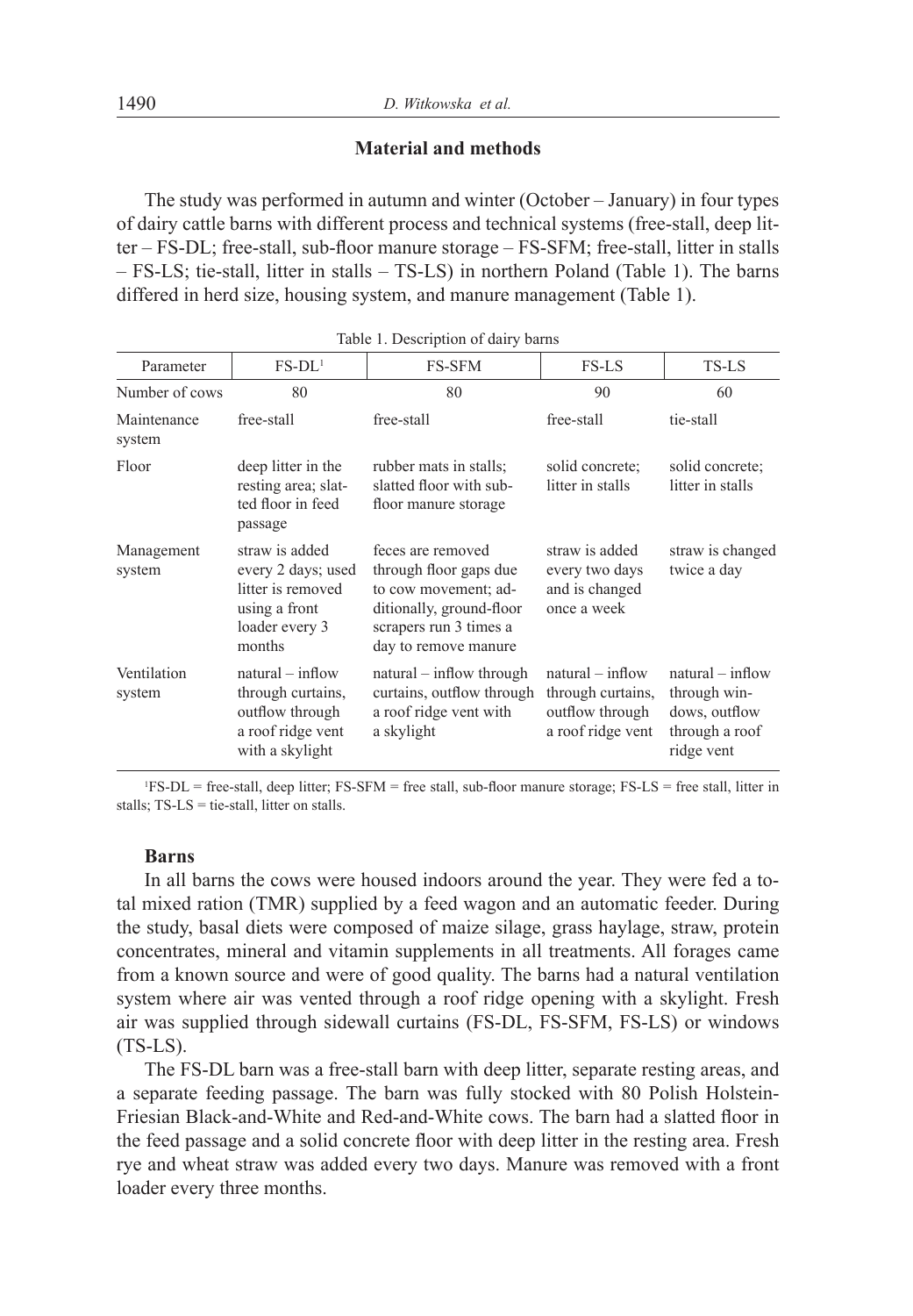The FS-SFM barn was a free-stall barn with a slatted concrete floor. The barn was fully stocked with 80 Polish Holstein-Friesian Black-and-White and Red-and-White cows. Stalls measuring 1.2 m in width and 2.5 m in length had rubber mats to improve the animals' well-being during resting. The floor was composed of slats with a width of 12 cm and 4 cm spaces in-between. Manure was collected in slurry pits under the floor. Manure was pushed down through the slats by moving cows. Floor scrapers were additionally used three times a day. Every three months, slurry was pumped out from the pit by a slurry tank.

The free-stall FS-LS barn housed 90 Holstein-Friesian dairy cows. The barn had separate resting areas (1.25  $\times$  2.60 m) with straw litter, two feed and stall passages with a solid concrete floor and grates for draining liquid manure. Manure was removed before each milking (twice daily) with a front loader into a concrete bunker.

The tie-stall TS-LS barn was fully stocked with 60 Holstein-Friesian cows. The barn had resting areas  $(1.25 \times 1.85 \text{ m})$  bedded with barley and wheat straw, which was replaced twice daily with a front loader.

#### **Sampling and analyses**

The environmental parameters in barns were monitored during the study. Temperature ( $^{\circ}$ C) and relative humidity ( $^{\circ}$ ) were measured with the LB 520 thermohygrometer (Label, Poland), and airspeed was calculated based on the rate of heat loss measured with a dry-bulb thermometer (Togo, Poland) with a standard formula (Janowski, 1979).

The ventilation rate (VR) was calculated based on the  $CO_2$  emission model (Equation 1) for dairy cattle (CIGR, 2002):

$$
VR = \frac{0.185}{(CO_2 in doors - CO_2 out doors) 10^{-6}}
$$
 (1)

where *VR* is the ventilation rate in  $m^3$  h<sup>-1</sup> HPU<sup>-1</sup>, 1 HPU (heat producing unit) is 1000 W of the total heat produced by the animals at  $20^{\circ}$ C, 0.185 is CO<sub>2</sub> production in  $m^3$  h<sup>-1</sup> HPU<sup>-1</sup> at a medium feeding level,  $CO_2$  *indoors* is  $CO_2$  indoor concentration in ppm, and  $CO<sub>2</sub> outdoors$  is  $CO<sub>2</sub> outdoor$  concentration in ppm.

The heat produced by a cow (HPC) was calculated according to Equation 2 (CIGR, 2002):

$$
HPC_{tot} = 5.6m^{0.75} + 22Y \tag{2}
$$

where *m* is the standard body weight of a cow (700 kg) and *Y* is average milk production  $(24 \text{ L d}^{-1})$ .

Qualitative and quantitative analyses of gaseous mixtures in barn air were conducted by infrared spectrometry with the multi-component Gasmet DX4030 analyzer for on-site measurements of chemical compounds at low concentrations in ambient air (Gasmet Technologies, Finland). The analyzer was calibrated with pure nitrogen as zero gas before each measurement series. Four series of measurements were con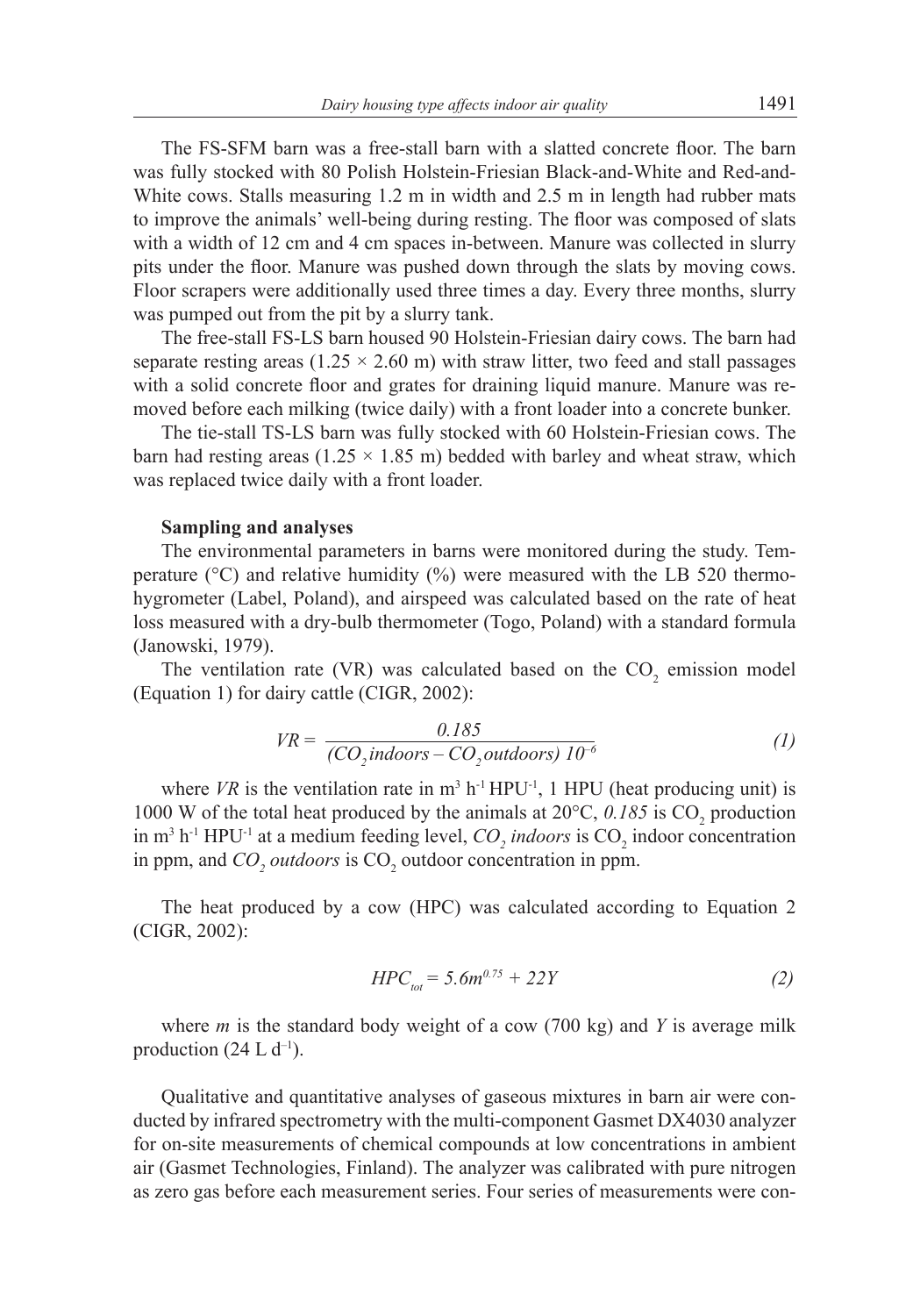ducted during the experiment, one series per month. In all farms, the measurements were performed on successive days at 5.00 a.m., before milking. In each series, 10 measurement spectra were acquired successively at five points in each barn (one point in the center, and two points on each diagonal line) at head level. Before each series of measurements, the analyzer was warmed up for 10 minutes for better stability. The measurement time for every spectrum was 20 seconds, according to the producer's recommendations. A total of 200 measurement spectra, 4 series  $\times$  50N (10 samples  $\times$ 5 points), were acquired (with the portable Gasmet DX4030 analyzer), recorded (using the PDA interface in Calcmet Lite software communicating with the analyzer by Bluetooth) and subjected to qualitative (detection of chemical compounds) and quantitative (determination of compound concentrations) analyses with the Calcmet Professional program for Windows. A library of reference spectra for 200 chemical compounds that could be present in the sample was used to perform a multi-component analysis of sample spectra. A reference spectrum is a spectrum of a single gas component at a specific concentration. The spectral analysis routine in Calcmet Pro software performs all calculations automatically. It combines the reference spectra with appropriate multipliers to obtain a spectrum that is as close as possible to the sample spectrum. If the concentrations of the reference gases are known, the concentration of each gas component in the sample can be determined using the multipliers of individual reference spectra. Gas concentrations were expressed in parts per million (ppm).

The emission rates of  $CO_2$ ,  $CH_4$  and  $NH_3$  were calculated according to Equation 3 (Ngwabie et al., 2011):

$$
ER = VR \ (C_{in} - C_{out}) \tag{3}
$$

where *ER* is the emission rate in g  $h^{-1}$  cow<sup>-1</sup>, *VR* is the ventilation rate in m<sup>3</sup>  $h^{-1}$ cow<sup>-1</sup>,  $C_{in}$  and  $C_{out}$  are gas concentrations inside and outside the building.

### **Statistical analysis**

Data on climatic parameters, gas concentrations and emissions in four barns with different housing systems were processed statistically using the general linear model (GLM). Since all variables had a normal distribution, one-way ANOVA was performed. The significance of differences between the mean values of gas concentrations in barns was determined by Tukey's test. All calculations were made using Statistica 13 for Windows (StatSoft Inc., Tulsa, OK, USA).

#### **Results**

The evaluated barns were characterized by similar dry-bulb temperature, relative humidity, and airspeed throughout the experiment (Table 2). No significant differences in the above parameters were noted between barns FS-DL and TS-LS. Relative humidity was significantly ( $P \le 0.01$ ) lower in barn FS-LS than in the remaining barns (FS-DL, FS-SFM, and TS-LS). In barns FS-SFM and FS-LS, dry-bulb temperature was lower by  $2^{\circ}$ C, and the ventilation rate in FS-SFM group was higher (P≤0.05)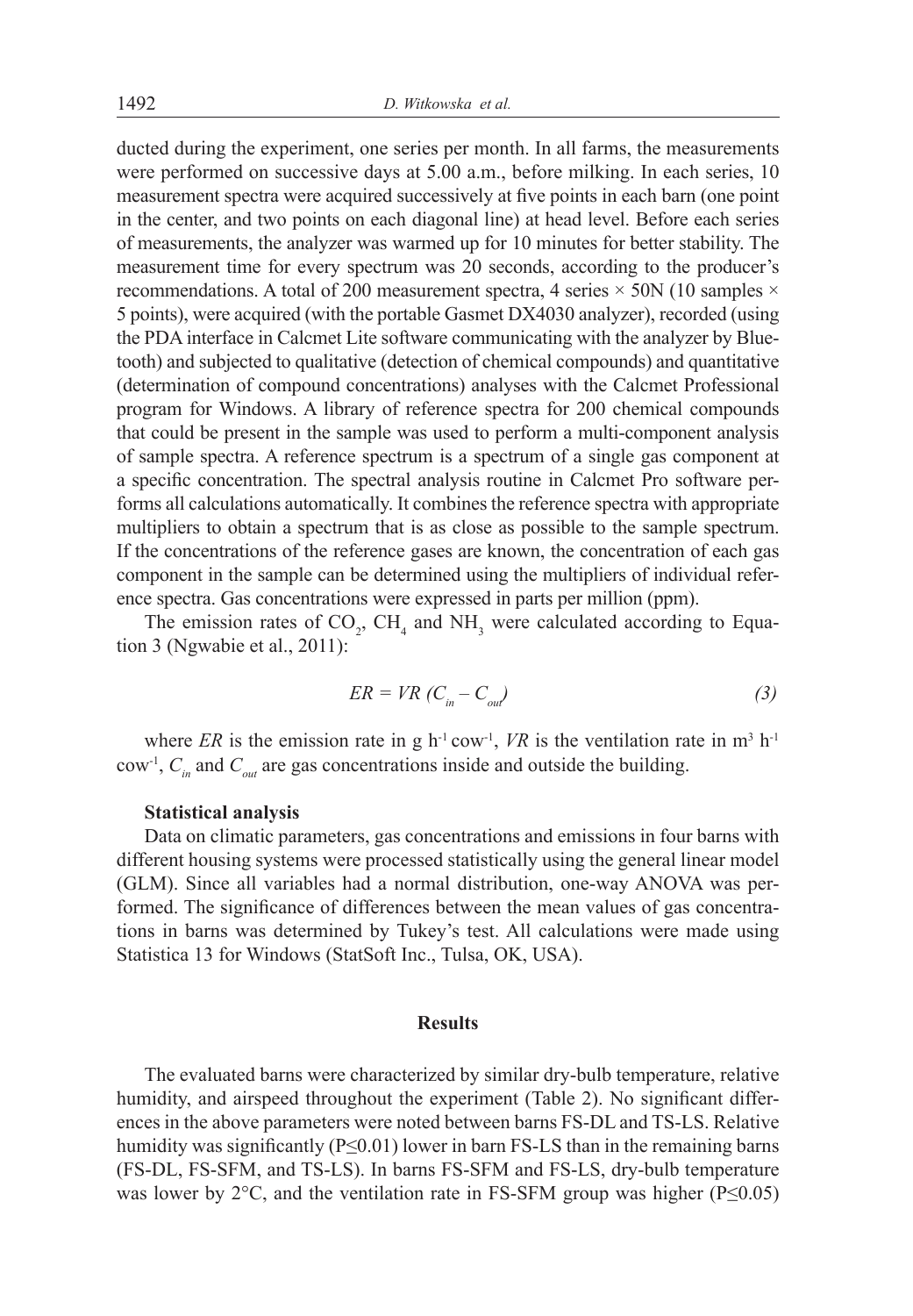than in barn TS-LS. Similar trends were observed in successive months of the study (Table 2). The major GHGs, including carbon dioxide and methane, were detected in all barns and in all measurement series at the highest concentrations (Table 3, Figures 1 and 3). However, the mean GHG concentrations differed significantly (P<0.01) between barns. Barn FS-SFM (with a slatted floor and sub-floor manure storage) was characterized by the lowest (P<0.01) mean concentrations of  $CO_2$  and  $CH_4$  in all measurements. The mean concentration of  $CO<sub>2</sub>$  was highest (P<0.01) in barn FS-DL (with deep litter), where it exceeded the values noted in barn FS-SFM by 20%, in barn FS-LS by 12%, and in barn TS-LS by 4% throughout the study, with significant differences between barns (P<0.01). However, in October and January, the highest  $CO$ , levels (P<0.01) were observed in barn TS-LS (with the smallest number of cows). Barn TS-LS was also characterized by the highest maximum CO<sub>2</sub> concentration and the greatest fluctuations in this parameter (Figure 1). The smallest difference between the minimum and maximum CO<sub>2</sub> levels was noted in barn FS-SFM. Mean  $CO_2$  emission was highest in this building (P<0.05) and the lowest (P<0.05)  $CO_2$ emission was noted in barn TS-LS (Figure 2).

|          | Parameter                                           | Barn             |                 |                 |                    |               |
|----------|-----------------------------------------------------|------------------|-----------------|-----------------|--------------------|---------------|
| Month    |                                                     | $FS-DL^2$        | SF-SFM          | FS-LS           | TS-LS              | P-value       |
| October  | Dry-bulb temperature $(^{\circ}C)$                  | $13.5 \pm 1.1$   | $11.3 \pm 1.3$  | 11.0 $h\pm 0.9$ | $13.8$ a $\pm 1.2$ | P < 0.05      |
|          | Relative humidity $(\%)$                            | 69 a $\pm$ 3.5   | 66 $a \pm 2.8$  | 60 b $\pm 2.2$  | 69 a $\pm 3.0$     | $P \leq 0.01$ |
|          | Airspeed $(m s^{-1})$                               | $0.2 b \pm 0.0$  | $0.3 \pm 0.0$   | $0.4 a \pm 0.0$ | $0.2 b \pm 0.0$    | $P \leq 0.05$ |
|          | Ventilation rate<br>$(m^3 h^{-1} \text{ cow}^{-1})$ | 1372 c $\pm 84$  | 2022 $a \pm 69$ | 1693 b $\pm 42$ | 840 d±76           | P < 0.01      |
| November | Dry-bulb temperature $(^{\circ}C)$                  | $13.7 \pm 1.0$   | $13.2 \pm 0.9$  | $11.8 \pm 0.8$  | $13.7 \pm 1.1$     | <b>NS</b>     |
|          | Relative humidity $(\%)$                            | $67a \pm 3.2$    | $70a \pm 3.7$   | 61 $b \pm 2.5$  | 74 $a\pm3.6$       | $P \leq 0.01$ |
|          | Airspeed $(m s^{-1})$                               | $0.2 b \pm 0.0$  | $0.4 a \pm 0.0$ | $0.3 \pm 0.0$   | $0.2 b \pm 0.0$    | P < 0.05      |
|          | Ventilation rate<br>$(m^3 h^{-1} \text{ cow}^{-1})$ | 780 d±62         | 1464 $a \pm 46$ | 1033 b $\pm 67$ | 951 $c\pm 48$      | $P \leq 0.01$ |
| December | Dry-bulb temperature $(^{\circ}C)$                  | 11.2 $a\pm 0.5$  | $8.6 b \pm 0.6$ | $8.2 b \pm 0.4$ | 11.0 $a\pm0.8$     | $P \leq 0.05$ |
|          | Relative humidity $(\%)$                            | 77 $a \pm 3.9$   | 73 b±2.5        | 63 c $\pm 2.8$  | $70 b \pm 3.5$     | P < 0.01      |
|          | Airspeed $(m s^{-1})$                               | $0.2 \pm 0.0$    | $0.2\pm 0.0$    | $0.3 \pm 0.0$   | $0.2 \pm 0.0$      | <b>NS</b>     |
|          | Ventilation rate<br>$(m^3 h^{-1} \text{ cow}^{-1})$ | 782 c±46         | 1388 $a\pm39$   | 990 b±43        | 768 c±48           | $P \leq 0.01$ |
| January  | Dry-bulb temperature $(^{\circ}C)$                  | $10.5 a \pm 0.8$ | $8.4 \pm 1.3$   | $8.0 b \pm 0.7$ | $9.9 \pm 1.1$      | $P \leq 0.05$ |
|          | Relative humidity (%)                               | 71 $a \pm 2.8$   | 69 a $\pm$ 3.2  | $64 b \pm 2.5$  | 72 $a \pm 3.4$     | $P \leq 0.05$ |
|          | Airspeed $(m s^{-1})$                               | $0.1 \pm 0.0$    | $0.2 \pm 0.0$   | $0.2 \pm 0.0$   | $0.2 \pm 0.0$      | <b>NS</b>     |
|          | Ventilation rate<br>$(m^3 h^{-1} \text{ cow}^{-1})$ | 772 $c\pm 54$    | 890 $a \pm 42$  | $806 b \pm 61$  | 668 c $\pm$ 51     | P < 0.05      |
| Average  | Dry-bulb temperature $(^{\circ}C)$                  | $12.3 \pm 1.5$   | $10.2 \pm 2.3$  | $9.8 \pm 1.7$   | $12.0 \pm 1.9$     | <b>NS</b>     |
|          | Relative humidity $(\%)$                            | 71 a $\pm$ 4.3   | 70 $a\pm 2.9$   | $62 b \pm 1.8$  | 71 $a\pm 2.2$      | $P \leq 0.01$ |
|          | Airspeed $(m s^{-1})$                               | $0.2 \pm 0.0$    | $0.3 \pm 0.0$   | $0.3 \pm 0.0$   | $0.2 \pm 0.0$      | <b>NS</b>     |
|          | Ventilation rate<br>$(m^3 h^{-1} \text{ cow}^{-1})$ | 927±297          | 1441 a±464      | $1131 \pm 387$  | $808 b \pm 120$    | $P \leq 0.05$ |

Table 2. Average dry-bulb temperature, relative humidity, airspeed, and ventilation rate<sup>1</sup> in dairy barns  $(\text{mean} \pm \text{SD}, \text{N} = 5)$ 

 ${}^{1}CO_{2}$  mass balance (CIGR, 2002).

2 FS-DL = free-stall, deep litter; FS-SFM = free-stall, sub-floor manure storage; FS-LS = free-stall, litter in stalls; TS-LS = tie-stall, litter in stalls.

a, b, c, d – mean values in rows with the same letter do not differ significantly at P≤0.05.

 $2'NS = non-significant$ .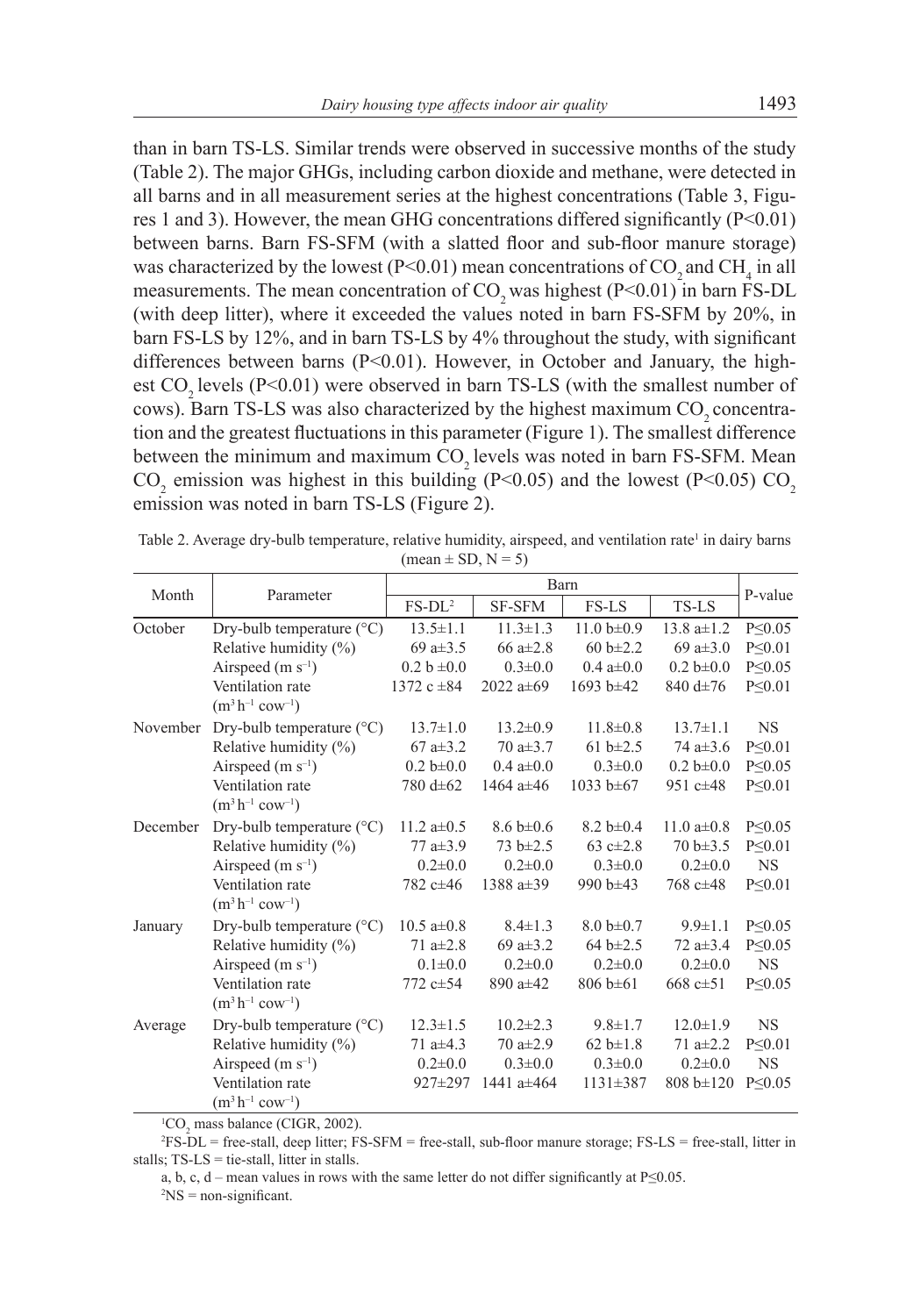| Month    | Parameter       | Barn                      |                           |                           |                           | P-value         |
|----------|-----------------|---------------------------|---------------------------|---------------------------|---------------------------|-----------------|
|          |                 | $FS-DL1$                  | <b>SF-SFM</b>             | FS-LS                     | TS-LS                     |                 |
| October  | CO <sub>2</sub> | 934 b±54                  | 674 d $\pm$ 33            | 843 c±24                  | 1066 $a \pm 46$           | $P \leq 0.01$   |
|          | CH <sub>4</sub> | 68.9 $a\pm9.4$            | 54.8 $d\pm 5.8$           | 63.6 b $\pm$ 6.3          | $60.6 \text{ c} \pm 4.4$  | $P \leq 0.01$   |
|          | N, O            | $0.46 \text{ a} \pm 0.01$ | $0.44 b \pm 0.00$         | $0.41 \text{ c} \pm 0.02$ | $0.44 b \pm 0.02$         | $P \leq 0.01$   |
|          | NO              | $0.27$ a $\pm 0.01$       | $0.00 b \pm 0.00$         | $0.00 b \pm 0.00$         | $0.00 b \pm 0.00$         | $P \leq 0.01$   |
|          | NO <sub>2</sub> | $0.34 \text{ c} \pm 0.03$ | $0.16 d \pm 0.02$         | 0.49 $a\pm0.03$           | $0.43 \text{ b} \pm 0.04$ | $P \leq 0.01$   |
|          | SO <sub>2</sub> | $1.34$ a $\pm 0.06$       | $0.98 \text{ b} \pm 0.09$ | $0.35 c \pm 0.12$         | $0.99 b \pm 0.17$         | $P \leq 0.01$   |
|          | NH,             | 5.12 $a\pm0.34$           | $1.56 \text{ d} \pm 0.19$ | $1.69 \text{ c} \pm 0.11$ | $2.68 \text{ b} \pm 0.39$ | $P \leq 0.05$   |
| November | CO <sub>2</sub> | 1112 $a \pm 43$           | 907 $c\pm 28$             | 951 b±47                  | $947 b \pm 32$            | $P \leq 0.01$   |
|          | CH <sub>4</sub> | 69.8 $a \pm 6.8$          | 56.5 $c\pm4.5$            | 64.3 b $\pm$ 6.4          | 58.9 $c\pm 5.9$           | $P \leq 0.01$   |
|          | $N_2O$          | $0.47$ a $\pm 0.01$       | $0.45 \pm 0.01$           | $0.39 b \pm 0.03$         | $0.41 \pm 0.03$           | $P \leq 0.05$   |
|          | $\rm NO$        | $0.10 \pm 0.00$           | $0.00 \pm 0.00$           | $0.00 \pm 0.00$           | $0.00 \pm 0.00$           | NS <sup>2</sup> |
|          | NO <sub>2</sub> | $0.50 a \pm 0.06$         | $0.24 b \pm 0.05$         | 0.43 $a\pm0.09$           | $0.02 \text{ c} \pm 0.01$ | $P \leq 0.05$   |
|          | SO <sub>2</sub> | $1.09a \pm 0.04$          | $1.17 \text{ a} \pm 0.03$ | $0.82 b \pm 0.04$         | $0.75 b \pm 0.02$         | $P \leq 0.05$   |
|          | NH,             | 4.67 $a\pm0.12$           | 2.39 $c\pm0.13$           | $2.58 \text{ c} \pm 0.15$ | 3.26 $b\pm0.19$           | $P \leq 0.01$   |
| December | CO <sub>2</sub> | 1283 $a \pm 41$           | 892 d $\pm$ 32            | 991 c±38                  | $1079 b \pm 43$           | $P \leq 0.01$   |
|          | CH <sub>4</sub> | 74.4 b±4.1                | 53.9 $d\pm3.2$            | 84.5 $a \pm 2.6$          | 64.1 $c\pm4.4$            | $P \leq 0.01$   |
|          | $N_2O$          | $0.48$ a± $0.00$          | $0.48$ a± $0.00$          | $0.22 b \pm 0.02$         | $0.42 a \pm 0.03$         | $P \leq 0.01$   |
|          | NO              | $0.00 b \pm 0.00$         | $0.00 b \pm 0.00$         | $0.31$ a± $0.03$          | $0.00 b \pm 0.00$         | $P \leq 0.05$   |
|          | NO <sub>2</sub> | $0.50 a \pm 0.09$         | $0.44 \text{ a} \pm 0.08$ | $0.05 b \pm 0.01$         | $0.03 \text{ b} \pm 0.01$ | $P \leq 0.05$   |
|          | SO <sub>2</sub> | $0.60 \text{ b} \pm 0.02$ | 1.43 $a\pm0.01$           | $0.36 \text{ c} \pm 0.03$ | $0.72 b \pm 0.13$         | $P \leq 0.05$   |
|          | NH,             | $6.06 a \pm 0.12$         | 3.23 $d\pm 0.15$          | 3.89 $c\pm0.21$           | 4.65 b $\pm$ 0.19         | $P \leq 0.01$   |
| January  | CO <sub>2</sub> | $1129 b\pm 33$            | $1088 d \pm 18$           | $1115.6 \text{ c} \pm 33$ | 1177 $a\pm 29$            | $P \leq 0.01$   |
|          | CH <sub>4</sub> | 120.3 $a\pm2.3$           | 78.5 $d\pm 3.4$           | 121 $a \pm 11.0$          | 99.5 $c\pm6.2$            | $P \leq 0.01$   |
|          | $N_2O$          | $0.46 a \pm 0.03$         | $0.45 a \pm 0.01$         | $0.09 b \pm 0.01$         | $0.45 a \pm 0.03$         | $P \leq 0.01$   |
|          | NO              | $0.06 \text{ b} \pm 0.00$ | $0.00 b \pm 0.00$         | $0.24 \pm 0.04$           | $0.57$ a± $0.07$          | $P \leq 0.05$   |
|          | NO,             | $0.65 \pm 0.02$           | $0.42 \pm 0.02$           | $0.87$ a± $0.07$          | $0.03 b \pm 0.01$         | $P \leq 0.05$   |
|          | SO <sub>2</sub> | 1.42 $b\pm0.03$           | 1.46 $a\pm0.05$           | 1.15 $c\pm0.18$           | 0.93 $d\pm 0.10$          | $P \leq 0.01$   |
|          | NH,             | 4.96 $a\pm0.04$           | $1.75 \text{ d} \pm 0.16$ | 1.94 $c\pm 0.33$          | $2.19 b \pm 0.50$         | $P \leq 0.01$   |
| Average  | CO <sub>2</sub> | 1116 $a \pm 43$           | 889 d±28                  | 977 $c\pm 28$             | $1067 b \pm 43$           | $P \leq 0.01$   |
|          | CH <sub>4</sub> | $83.7 a \pm 6.8$          | 59.4 c±4.5                | $83.0 a \pm 5.3$          | $71.3 b \pm 5.1$          | $P \leq 0.01$   |
|          | $N_{2}O$        | $0.47$ a $\pm 0.01$       | $0.46 a \pm 0.01$         | $0.28 \text{ b} \pm 0.02$ | $0.45 a \pm 0.01$         | $P \leq 0.01$   |
|          | NO              | $0.11 b \pm 0.00$         | $0.00 c \pm 0.00$         | $0.14$ a $\pm$ 0.01       | $0.14 \text{ a} \pm 0.00$ | $P \leq 0.01$   |
|          | NO <sub>2</sub> | $0.50 a \pm 0.06$         | $0.34 \text{ c} \pm 0.05$ | $0.46 \text{ b} \pm 0.05$ | $0.13 d \pm 0.01$         | $P \leq 0.01$   |
|          | SO <sub>2</sub> | $1.12 \text{ b} \pm 0.03$ | $1.37$ a $\pm 0.09$       | $0.08 d \pm 0.01$         | $0.43 \text{ c} \pm 0.02$ | $P \leq 0.01$   |
|          | NH,             | 5.26 $a\pm0.12$           | 2.25 $d\pm 0.13$          | 2.43 $c\pm0.13$           | 3.05 $b\pm0.11$           | $P \leq 0.01$   |

Table 3. Concentrations (ppm) of greenhouse gases and ammonia in dairy barns (mean  $\pm$  SD, N = 50)

1 FS-DL = free-stall, deep litter; FS-SFM = free stall, sub-floor manure storage; FS-LS = free-stall, litter in stalls; TS-LS = tie-stall, litter in stalls.

a, b, c, d – mean values in rows with the same letter do not differ significantly at P≤0.05.

2 NS = non-significant.

The mean concentration of methane was significantly  $(P<0.01)$  higher in barns FS-DL and FS-LS throughout the study, but no significant differences in total  $CH<sub>4</sub>$ concentration were noted between the above barns throughout the experiment or in January. Methane levels were highest in barn FS-DL (with deep litter) in October and November, and in barn FS-LS (with the highest number of cows) in December. Barn  $FS$ -LS was characterized by the highest maximum  $CH<sub>4</sub>$  concentration and the great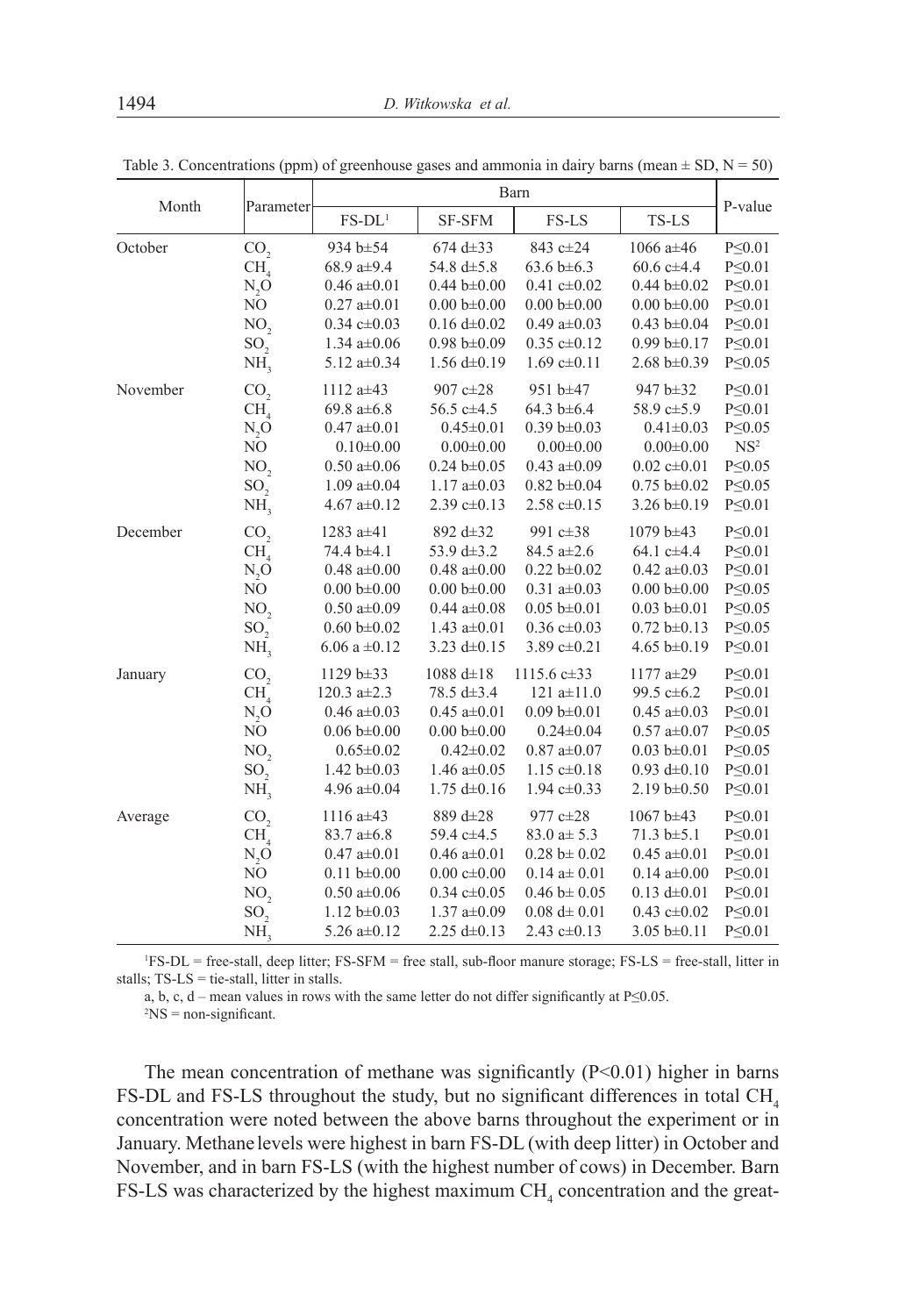est fluctuations in  $CH<sub>4</sub>$  levels. In the above barn, the difference between the minimum and maximum concentrations of  $CH<sub>4</sub>$  reached 120 ppm (Figure 3). Mean methane levels in barns FS-DL and FS-LS were 30% higher than in barn FS-SFM and 15% higher than in barn TS-LS.  $CH<sub>4</sub>$  emission was highest in FS-LS and SF-SFM barns (P<0.05) and lowest in TS-LS (Figure 4).



maximum minimum omean

Figure 1. Mean  $CO_2$  concentrations and their minimum~maximum range in dairy barns



a, b – mean values with the same letter do not differ significantly at P≤0.05

Figure 2.  $CO<sub>2</sub>$  emissions from dairy barns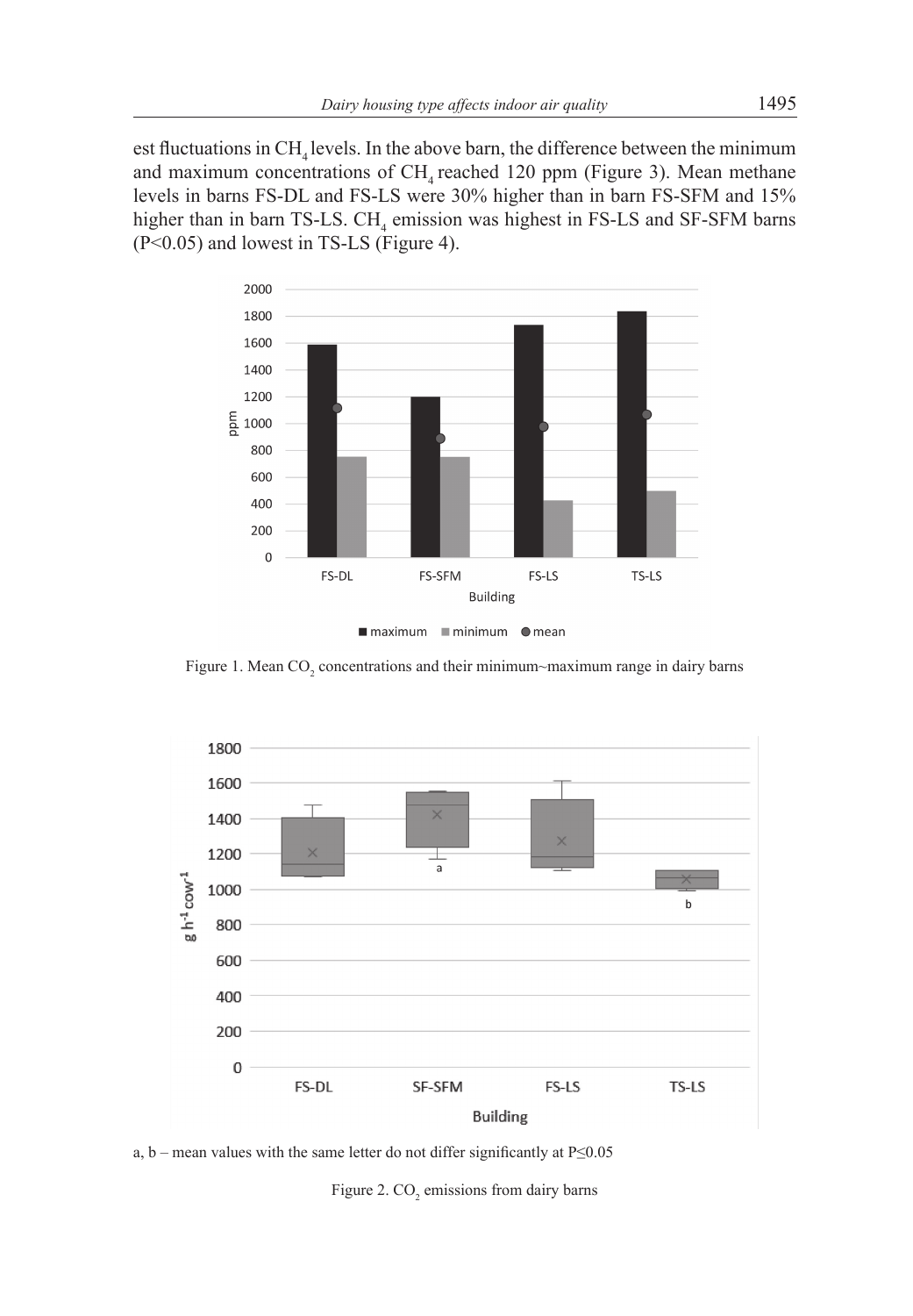



Figure 3. Mean  $CH_4$  concentrations and their minimum~maximum range in dairy barns



a, b – mean values with the same letter do not differ significantly at P≤0.05

### Figure 4.  $CH<sub>4</sub>$  emissions from dairy barns

Ammonia, a common gas in livestock farms, was also identified in all barns throughout the entire study. Ammonia concentrations differed significantly (P<0.01) between barns in all measurements, except for November when significant differences in this parameter were not observed between barn FS-LS (with the highest number of cows) and barn FS-SFM. In each measurement series, the highest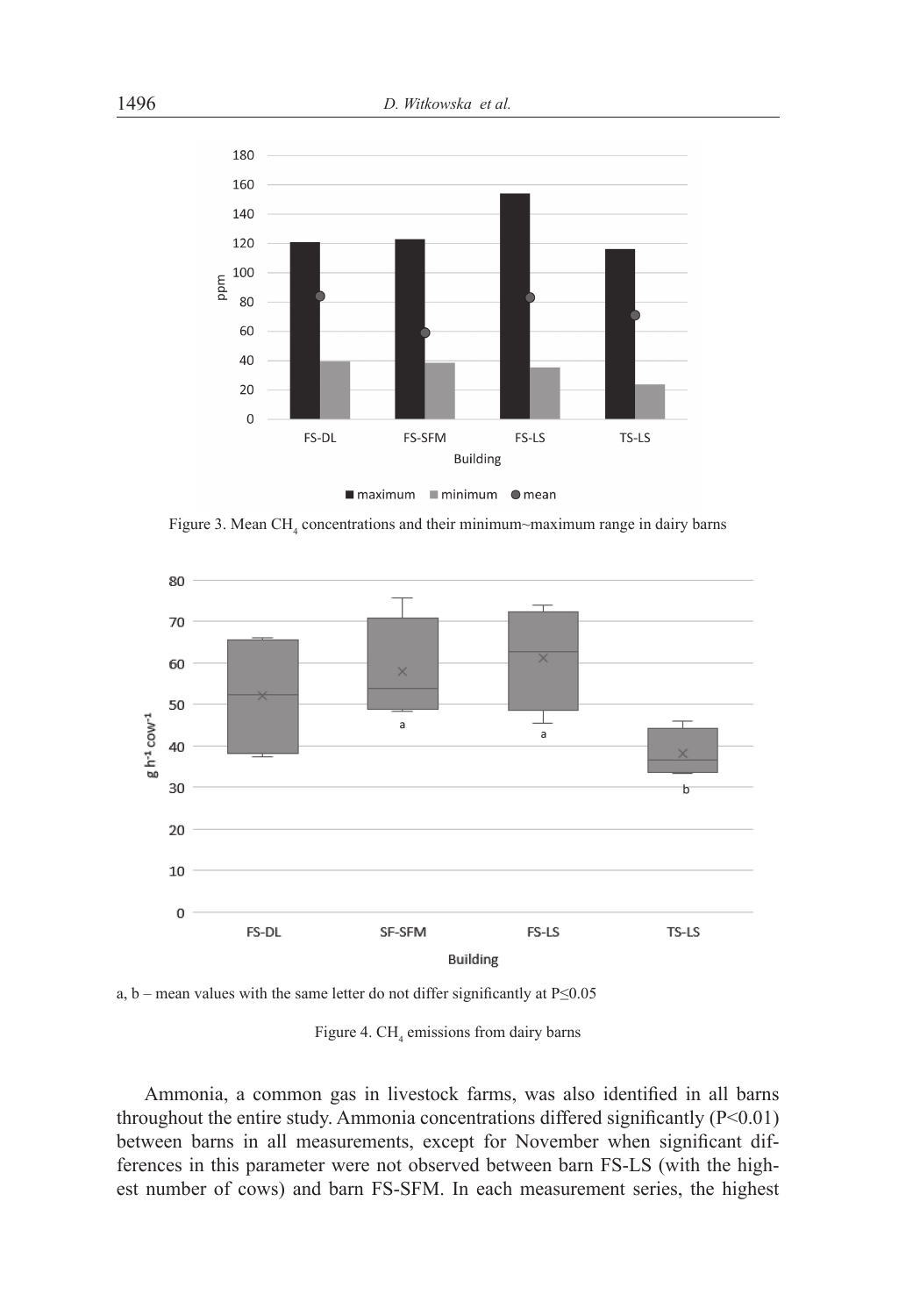$(P<0.01)$  concentration of NH<sub>2</sub> was determined in barn FS-DL (with deep litter), and the lowest  $(P<0.01)$  concentration was noted in barn FS-SFM (with a slatted floor). The mean ammonia concentration was more than 40% higher in barn FS-DL than in the remaining barns. Barn FS-DL was also characterized by the highest maximum concentration of  $NH<sub>3</sub>(up to 8 ppm)$  and the greatest difference between the minimum and maximum values of this parameter (Figure 5). The emission of  $NH<sub>3</sub>$  was also significantly highest (P<0.05) in barn FS-DL (Figure 6).



Figure 5. Mean  $NH<sub>3</sub>$  concentrations and their minimum~maximum range in dairy barns



a, b – mean values with the same letter do not differ significantly at P≤0.05

Figure 6.  $NH<sub>3</sub>$  emissions from dairy barns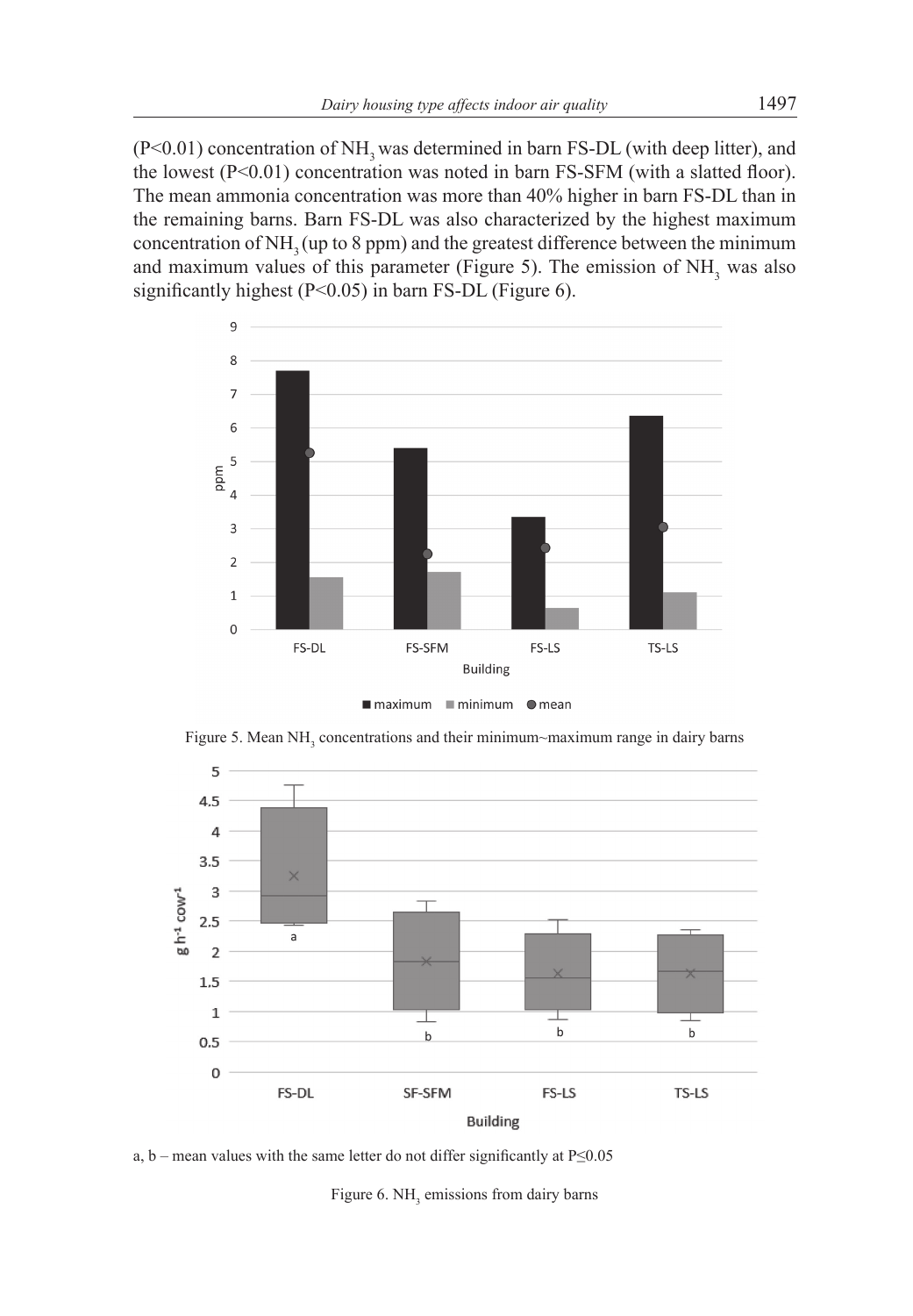The concentrations of the remaining inorganic GHGs, including nitrogen oxides (NOx) and sulfur dioxide  $(SO_2)$ , were considerably lower (1 ppm and less) in all barns and measurement series (Table 3). Sulfur dioxide was the predominant GHG (up to 1.5 ppm). Its mean concentration was highest in barn FS-SFM (with a slatted floor) and lowest (trace amounts) in barn FS-LS, but considerable variations were observed between barns and measurement series. In October,  $SO_2$  levels were highest in barn FS-DL. The concentrations of nitrogen oxides also varied across barns and months. Barn FS-LS was characterized by the lowest  $(P<0.01)$  mean concentration of  $N_2O$  and the highest mean concentration of nitric oxide (NO) (similarly to barn TS-LS). The concentration of  $N_2O$  was highest in barn FS-DL and lowest in barn TS-LS. Nitric oxide was the least abundant NO (trace amounts), and it was not detected in barn FS-SFM (Figure 7).



Figure 7. Percentage differences in the concentrations of  $N_2O$ , NO, NO<sub>2</sub>, and SO<sub>2</sub> between dairy barns

A total of 32 VOCs from various chemical groups were identified in the evaluated barns (Figure 8). The concentrations of VOCs were lowest in barn FS-SFM and highest in barn FS-LS. A total of 30 gaseous admixtures were detected in barns FS-LS and TS-LS each. The presence of 25 VOCs was identified in barns FS-DL and FS-SFM each. Twenty organic compounds were detected in all barns. The following VOCs occurred in the highest maximum concentrations (Figure 9): methanethiol (22 ppm in barn FS-LS; 15 ppm in barn TS-LS), 1-butene (9 ppm in barns FS-LS and TS-LS), vinyl chloride (6 ppm in barn FS-LS), chloromethane (5 ppm in barn FS-DL), 1,3-butadiene (3 ppm in barns FS-DL and FS-LS), aniline (3 ppm in barn FS-LS) and 2-methoxyethanol (3 ppm in barn FS-LS). The maximum concentrations of the remaining VOCs were estimated at 1-2 ppm.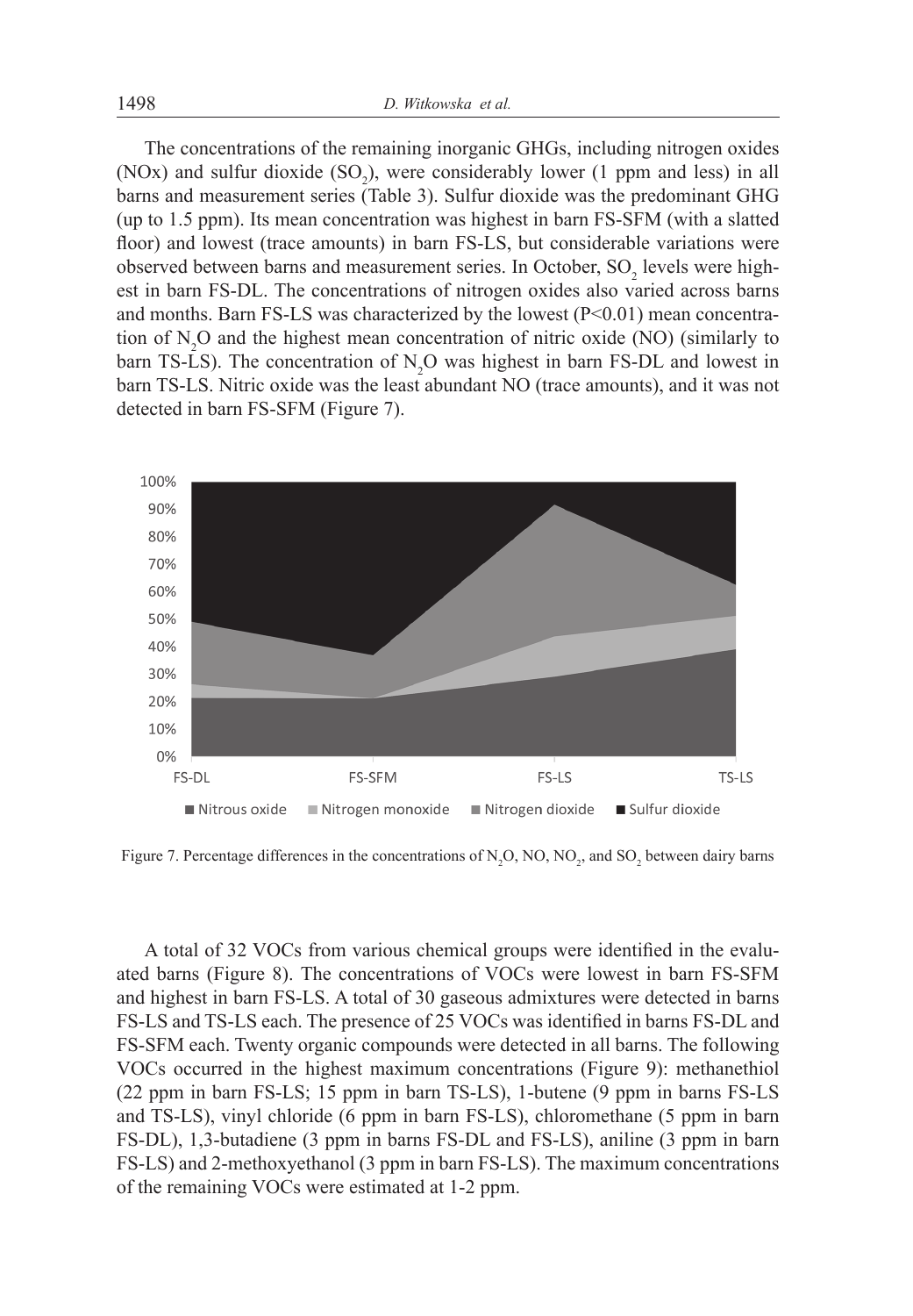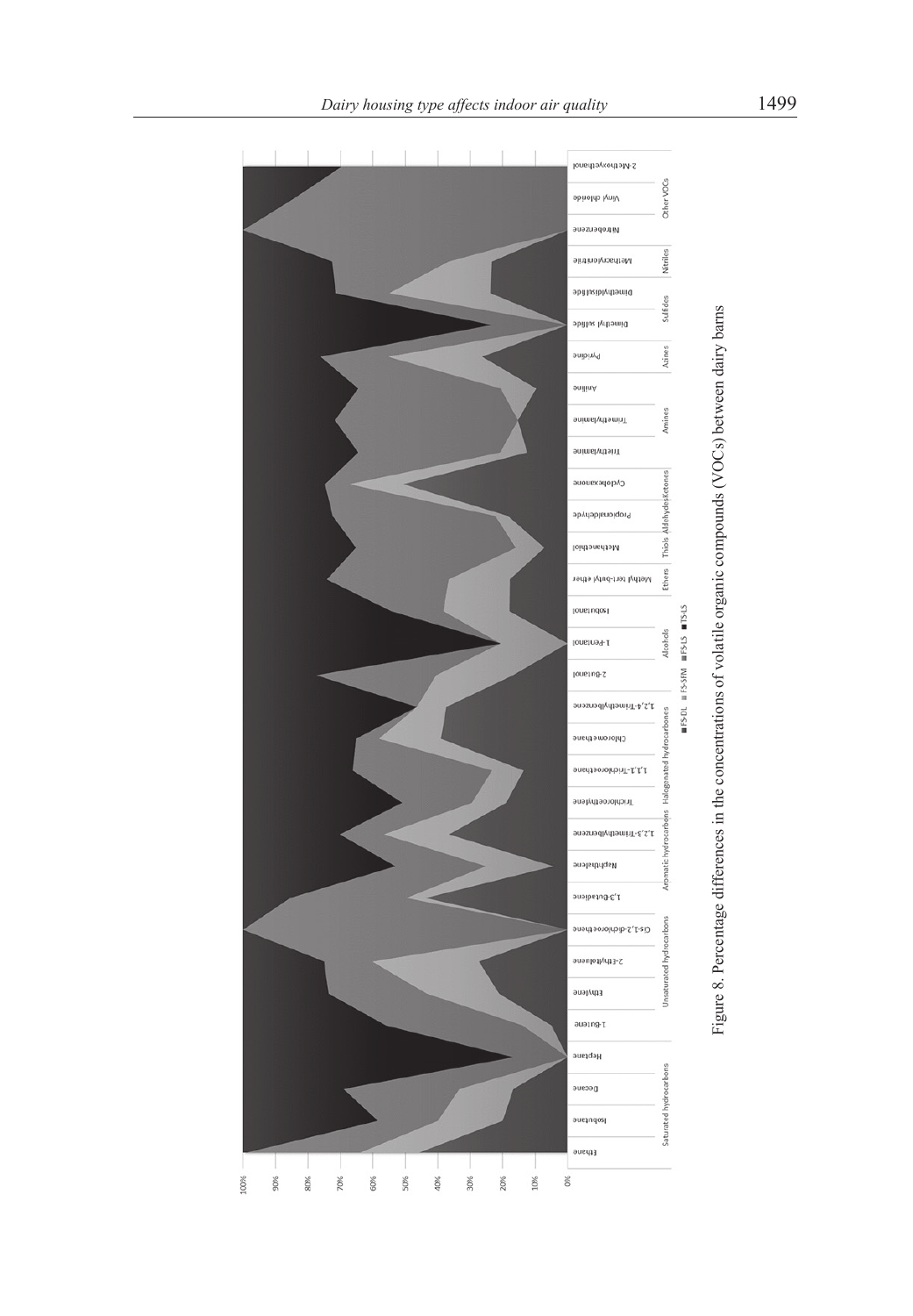

Figure 9. Maximum concentrations of volatile organic compounds (VOCs) in dairy barns

#### **Discussion**

The study was conducted in barns located in northern Poland which has a temperate climate with considerable variations in weather conditions. Northern Poland abounds in lakes, and it is characterized by high humidity in fall and winter as well as cold and long winters. During the study, the outdoor temperature ranged from 8°C in November to  $-8^{\circ}$ C in January, and relative humidity ranged from 63% in November to 75% in December. Despite severe weather conditions, the microclimate parameters in the studied barns were similar (Table 2) and consistent with the welfare requirements for dairy cattle. Relative humidity was 5–10% lower in barn FS-LS than in the remaining barns, but it was within the recommended range of values for dairy cattle (60–85%). Dry-bulb temperature was around  $2^{\circ}$ C lower in barns FS-SFM and FS-LS than in barns FS-DL and TS-LS, but it also approximated the optimal level for dairy cattle (8–16°C) (Kołacz and Dobrzański, 2019). The minor differences in temperature and relative humidity between barns could be attributed to the ventilation rate which was highest in barn FS-LS, followed by barn FS-SFM.

The barn microclimate exerts both direct and indirect effects on cow health because it considerably influences the emissions and ambient concentrations of gaseous compounds such as GHGs, ammonia, and VOCs. The release of  $NH<sub>3</sub>$  and  $CO<sub>2</sub>$ from manure is determined, among other factors, by the temperature and moisture content of straw. High values of these parameters increase the activity of microorganisms that decompose urea to  $NH_3$  and  $CO_2$  (Nahm, 2003; Witkowska, 2013). Methane and other VOCs are also released during enzymatic and microbial mineralization of fresh and stored manure and slurry (Korczyński et al., 2013). The rate at which these processes occur is influenced by environmental and technical factors in a given housing system. Gas emissions are also affected by floor type, straw type, quantity and hygiene, manure collection and storage system, and ventilation (Herbut et al., 2010; Garlipp et al., 2011).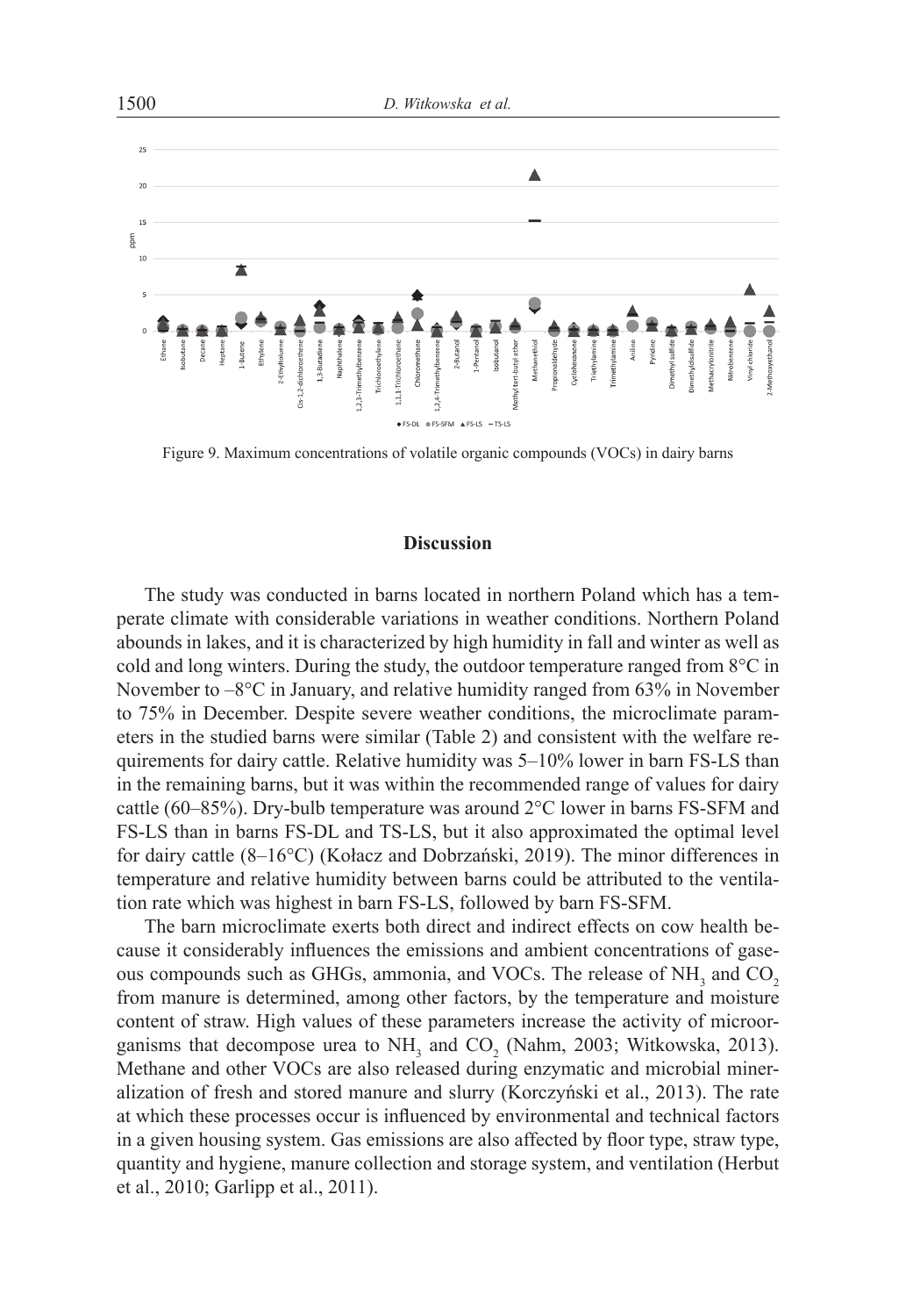The evaluated barns were characterized by different housing systems and technological solutions. Also, caution should be exercised when interpreting the identity of compounds and concentrations. This is because the FTIR technology and spectral analyses are burdened with inherent biases and confounding factors. Nevertheless, the presented measurements provide valuable insights to the quality of air in the evaluated dairy housing systems.

Carbon dioxide and  $CH_4$ , the most ubiquitous GHGs, were detected in all barns and in all measurement series, which is consistent with the literature (Table 3). The observed differences in GHG concentrations can be attributed to various technological systems in the analyzed barns. In this study, GHG emissions were lowest in barn FS-SFM with a slatted floor, where manure was removed through openings in the floor and with the use of mechanical scrapers. Carbon dioxide and methane levels were lowest in barn FS-SFM during all measurements. In other studies (Romaniuk and Mazur, 2014; Dimov et al., 2019), the lowest  $CO_2$  concentration and the lowest variations in  $CO_2$  levels were noted in barns with automated and robotized cleaning systems, which is consistent with our findings. In the current study, the mean  $CO<sub>2</sub>$ concentration in barn FS-DL (with an identical number of cows kept on deep litter) was 20% higher than in barn FS-SFM (with a slatted floor). Accumulated manure is a steady source of  $CO_2$  in barns, and manure shuffling induces an even greater increase in CO<sub>2</sub> levels (Dimov et al., 2019). In some periods, the concentration of CO<sub>2</sub> was highest in barn TS-LS which had the smallest number of cows in tie-stalls and where straw was changed twice daily. Barn TS-LS was characterized by the highest  $CO<sub>2</sub>$  concentration which exceeded 1800 ppm (Figure 1). Despite the above, even the maximum value of this parameter was significantly below the safety threshold for cattle (3000 ppm) (Kołacz and Dobrzański, 2019), which indicates that all of the evaluated barns were effectively ventilated. In other studies, maximum  $CO<sub>2</sub>$  levels were determined at 2130 ppm in semi-open barns (Dimov et al., 2019), 2450 ppm in a tie-stall barn (Kavolelis, 2006), or even at 2680 ppm (Karandušovská et al., 2015). According to Dimov et al. (2019), temperature and relative humidity are correlated with  $CO<sub>2</sub>$  levels.

Our results confirm that  $CO_2$  concentration in livestock buildings is a key measure of ventilation efficiency (Witkowska, 2013) because  $CO_2$  levels peaked in a period characterized by the lowest ventilation rate and the highest temperature and relative humidity.

Kavolelis (2006) also reported the highest concentration of  $CO<sub>2</sub>$  in a tie-stall barn (relative to a free-stall barn) with good thermal insulation. In the present study, barn SF-SFM with the highest ventilation rate was characterized by the lowest mean and maximum concentrations of CO<sub>2</sub> as well as the smallest fluctuations in CO<sub>2</sub> levels. In comparison with barns FS-DL and TS-LS, the minimum concentration of  $CO<sub>2</sub>$  was lowest in barn FS-LS which was characterized by the smallest number of cows kept in free stalls, frequent straw replacement, a higher ventilation rate, and the lowest temperature and relative humidity.

A reverse trend was noted in mean methane levels which were highest in barn FS-LS (similarly to deep litter housing). In barns FS-DL and FS-LS, the mean  $CH<sub>4</sub>$ concentration was even 30% higher than in barn SF-SFM where manure was stored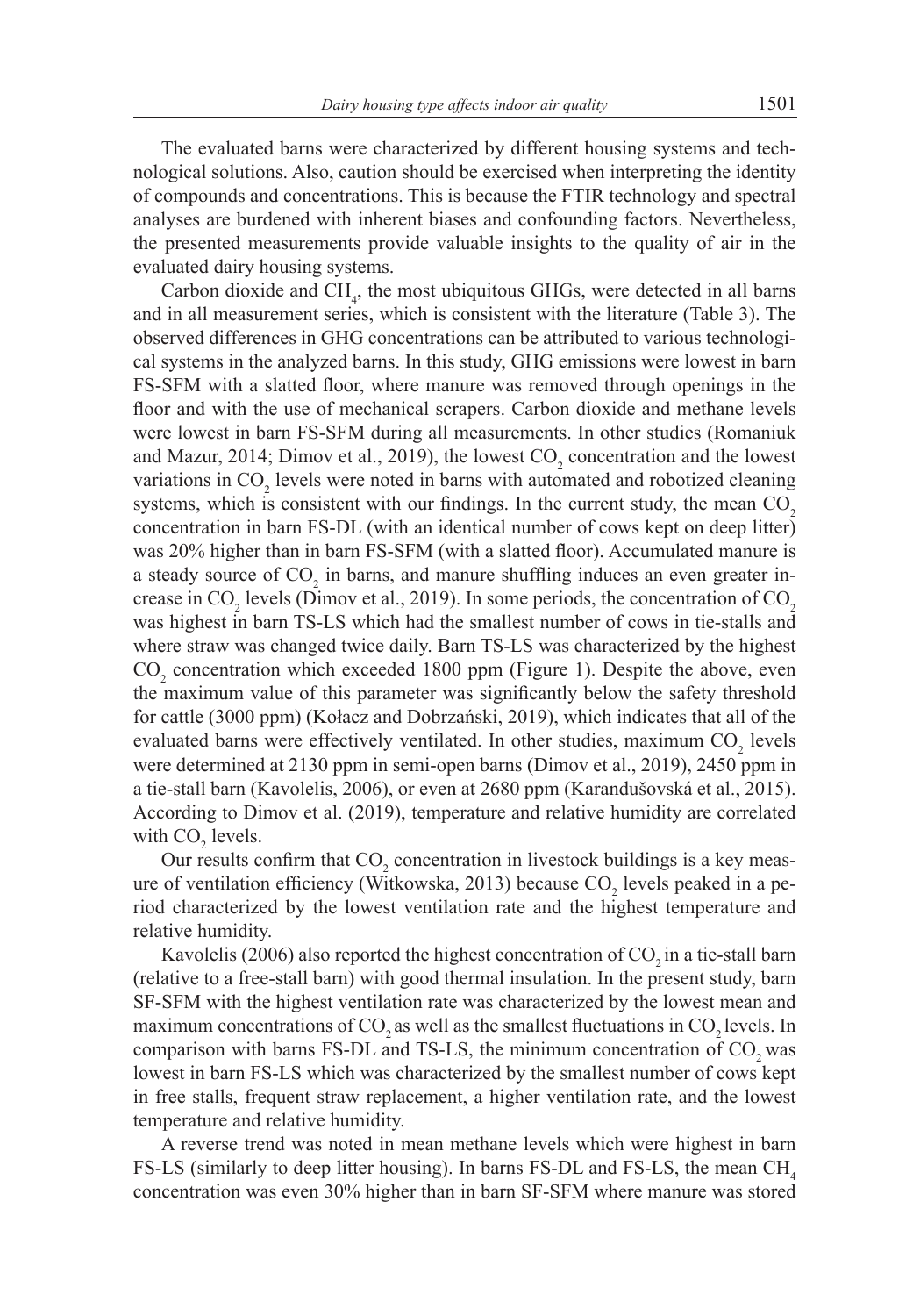under the floor. Barn FS-LS was also characterized by the highest maximum  $CH<sub>4</sub>$ levels (154 ppm) and the highest variation in  $CH<sub>4</sub>$  concentration (Figure 3), which could be attributed to considerable differences in airspeed and ventilation rate (Table 2). Similar variations were noted in the barn with a slatted floor, where  $CO<sub>2</sub>$  and  $CH<sub>4</sub>$  concentrations were lowest in all measurements, and where the difference between the minimum and maximum values was smallest. These observations suggest that housing conditions influence the emissions of the major GHGs in dairy cattle production. The mean levels of  $CO_2$  and  $CH_4$  point to a very important role of ventilation rate in GHG emissions from dairy barns. Despite the lowest concentration of  $CO_2$  in barns SF-SFM and FS-LS,  $CO_2$  emissions and the ventilation rate were highest in these buildings (Table 2, Figures 1 and 2). The average  $CO_2$  emission from the evaluated barns was 1238 g  $h^{-1}$  cow<sup>-1</sup> which is consistent with the literature. In a study by Mazur (2012), the average  $CO<sub>2</sub>$  emission from dairy cattle barns in the winter season reached 1300 g  $h^{-1}$  cow<sup>-1</sup>.

The mean CH<sub>4</sub> emission was also highest ( $P<0.05$ ) in SF-SFM and FS-LS groups (Figure 4). In the literature,  $CH<sub>4</sub>$  concentrations in barns were rarely investigated at different points. Karandušovská et al. (2015) used a photoacoustic gas detector with a multi-channel sampling system to measure methane levels at different points in two barns. The mean  $CH<sub>4</sub>$  concentration was determined at 14–51 ppm, which approximates the minimum values noted in the present experiment. In the cited study, the maximum  $CH<sub>4</sub>$  concentration was determined at 205 ppm in stalls and at 870 mm above the slurry pit. Methane poses a threat for cattle when its concentration exceeds 1000 ppm (Karandušovská et al., 2015), which indicates that the technological systems deployed in the evaluated barns were effective in maintaining methane concentrations within safe limits for the animals and the staff. It should be noted that in our study, the mean  $CH_4$  emission (52 g h<sup>-1</sup> cow<sup>-1</sup>) was relatively high. Ngwabie et al.  $(2011)$  and Snell et al.  $(2003)$  found that average  $CH<sub>4</sub>$  emissions from naturally ventilated buildings for dairy cows were 15 and 26 g  $h^{-1}$  cow<sup>-1</sup>, respectively. Lower levels of  $CH<sub>4</sub>$  emissions in the cited studies probably resulted from a two- to threefold lower ventilation rate, although the differences between the measurement methods could also play an important role.

Different and statistically significant levels of  $NH<sub>3</sub>$ , one of the major gaseous pollutants which can be toxic for humans and animals, were also detected in all barns. In comparison with the values reported by other authors,  $NH<sub>3</sub>$  concentration was low (2–5 ppm). In the work of Karandušovská et al. (2015), the mean  $NH<sub>3</sub>$  concentration in stalls with litter ranged from 2 to 9 ppm. In the cited study, the maximum  $NH<sub>3</sub>$ levels were determined at 20 ppm in stalls and at 63 ppm above the slurry channel. In our study,  $NH<sub>3</sub>$  levels were more than 40% higher in the barn where cows were kept on deep litter than in the remaining barns (Table 3, Figure 5). The mean  $NH<sub>3</sub>$ emission was also highest in this building (Figure 6). In the current study, the average NH<sub>3</sub> emissions from the evaluated barns (2.1 g h<sup>-1</sup> cow<sup>-1</sup>) were comparable with the emissions calculated by other authors, which ranged from 1.2 g h<sup>-1</sup> cow<sup>-1</sup> (Ngwabie et al., 2011; Schrade et al., 2012) to 2.6 g h<sup>-1</sup> cow<sup>-1</sup> (Pereira et al., 2010). In the work of Snell et al. (2003), the average NH<sub>2</sub> emission from four naurally ventilated dairy houses was around 35% higher than in our study. Barn FS-SFM with a slatted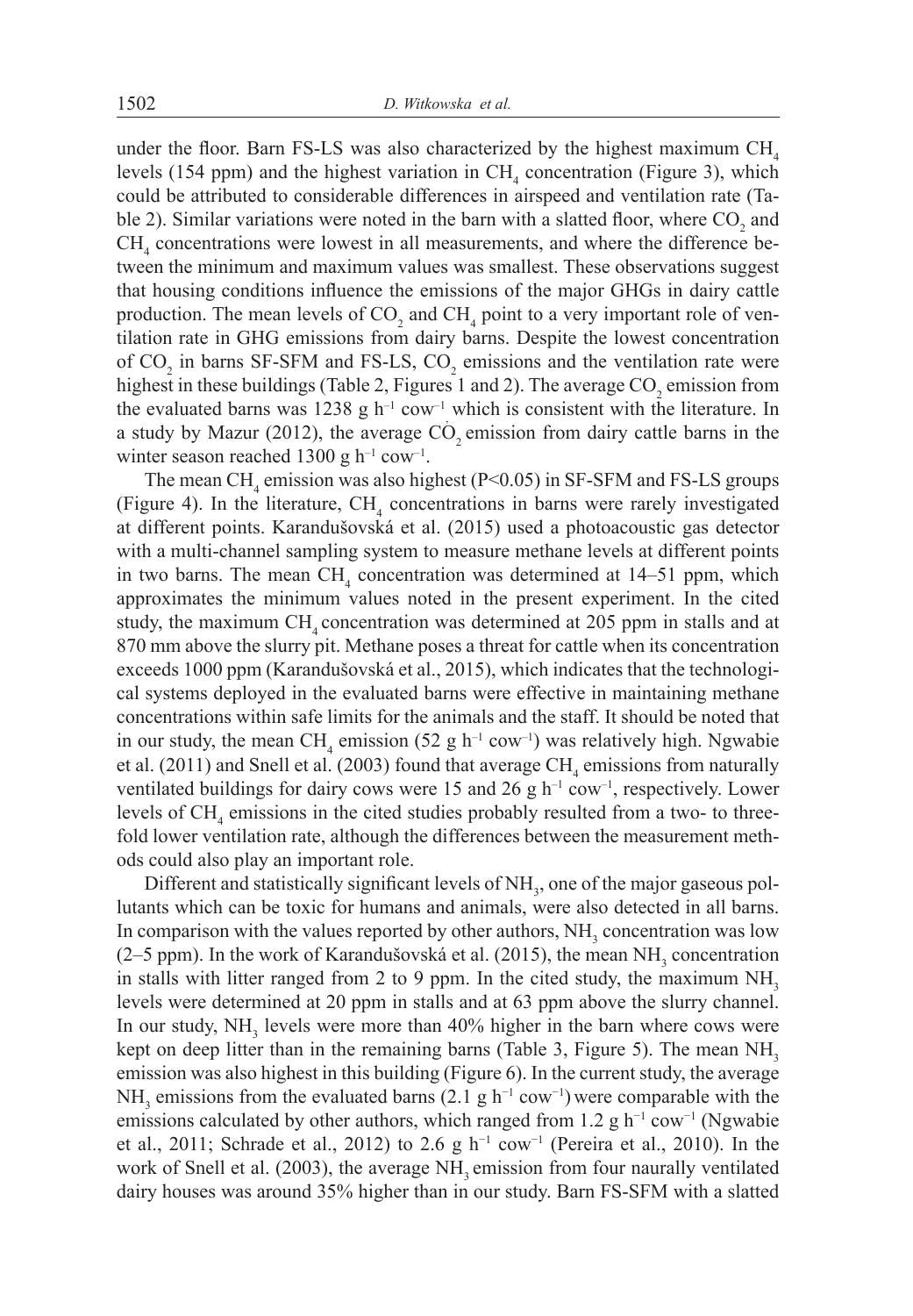floor was characterized by the lowest mean concentration of  $NH<sub>3</sub>$ . The minimum and maximum values of the above parameter were lowest in barn FS-LS (with the smallest number of cows) despite higher mean  $NH<sub>3</sub>$  concentration than in barn FS-SFM. In barn FS-SFM, low mean NH<sub>3</sub> levels could be responsible for trace amounts of  $N_2O$ (Table 3) which is produced during ammonia oxidation (Garlipp et al., 2011). Despite the fact that  $N_2O$  is also a major GHG in dairy cattle farms (Smith et al., 2014), its concentration in the remaining three barns (nearly two-fold higher than in barn FS-LS) was also very low and did not exceed 0.5 ppm. In a study by Karandušovská et al. (2015), the mean concentration of  $N_2O$  in barns was determined at 0.5–0.8 ppm, and the maximum concentration exceeded 5 ppm. The above study was conducted in Slovakia where the maximum allowable concentration of  $N_2O$  for farmworkers is 98 ppm; therefore, the noted emissions were low. In the present study, other nitrogen oxides were detected in trace amounts, and they were not identified in several measuring series (Figure 7).

Sulfur dioxide levels were higher (up to 1.5 ppm) in the barn where manure was stored under the floor and lower in barns with deep litter. This compound is produced during protein transformation processes, and it is characterized by an irritating odor with a low odor threshold (Yuan et al., 2017). Sulfur dioxide concentration was higher in barns where manure was less frequently removed.

Volatile organic compounds in dairy production also have a strong chemical odor. Odor emissions from livestock farms (Filipy et al., 2006) often lead to local protests against producers who are planning to start or expand their business operations (Korczyński et al., 2013). The quantification and qualitative analysis of aroma compounds are required to develop rational regulations for controlling odor emissions from livestock farms. In the studied barns, VOC concentrations were generally below the odor detection threshold, but a combination of various aroma compounds in the air can be perceived by the human sense of smell. The relevant knowledge is limited because odor quantification and characterization is a difficult process (Filipy et al., 2006; Shaw et al., 2007; Herbut et al., 2010; Bell et al., 2014). The conducted measurements suggest that VOC emissions in dairy farms can be even ten times lower than the estimated values (Shaw et al., 2007). A limited number of studies indicate that in addition to  $CH<sub>4</sub>$  (saturated carbohydrate), dairy cattle farms are also a source of organic compounds such as alcohols, carboxylic acids, ketones, aldehydes, esters, ethers, aromatic and halogen hydrocarbons, terpenes, amines, other organosulfur and nitrogen compounds, and phenols (Filipy et al., 2006; Shaw et al., 2007; Gentner et al., 2014; Yuan et al., 2017). A total of 32 VOCs were identified in our study (20 VOCs were present in each barn), and most of them belonged to the chemical groups identified in the cited research, including saturated, unsaturated, aromatic and halogenated hydrocarbons, alcohols, ethers, thiols, aldehydes, ketones, amines, azines, sulfides and nitriles (Figure 8). The lowest concentrations of VOCs were noted in barn FS-SFM with sub-floor manure storage, and the identified compounds differed considerably between barns. The highest number of 30 compounds was detected in barn FS-LS with the highest number of animals and in barn TS-LS with the smallest number of cows. Interestingly, cows were kept on shallow litter, and manure was removed regularly in these barns. Barns FS-LS and TS-LS were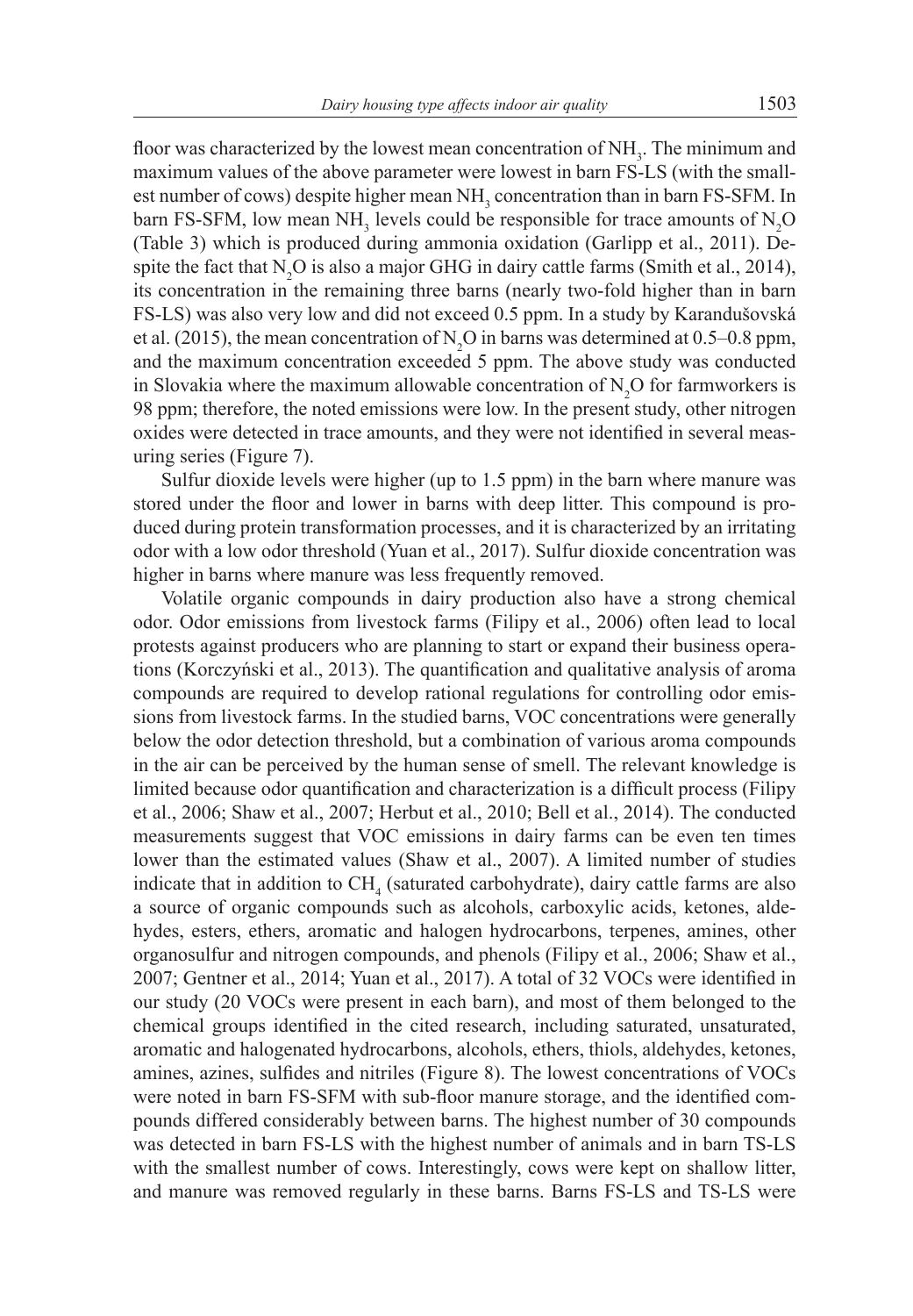characterized by particularly high concentrations of methanethiol, the sulfur analog of methanol, and 1-butene (Figure 9). In a mass spectrometry analysis, Shaw et al. (2007) also detected relatively high levels of methanethiol in cattle barns. In the current study, elevated concentrations of vinyl chloride, aniline, 2-methoxyethanol and 1,3-butadiene were observed in barn FS-LS with the highest number of cows. High levels of 1,3-butadiene were also associated with deep litter. Barn FS-LS was also characterized by a high concentration of chloromethane. In the literature, high levels of alcohol (ethanol and methanol) and acetic acid were also identified in barns in addition to methane (Gentner et al., 2014; Yuan et al., 2017). In the present study, the above compounds were not detected in air, but the presence of related compounds was confirmed. The compounds that were frequently identified in other studies (Filipy et al., 2006; Shaw et al., 2007; Yuan et al., 2017) include dimethyl sulfide (DMS), dimethyl disulfide (DMDS) and trimethylamine (Filipy et al., 2006). The above compounds were detected in our experiment, but DMS was not identified in barns FS-DL and FS-SFM, and trimethylamine was not found in barn FS-SFM. In barns, fermentation processes in the rumen and the fermentation of feed and manure are the main sources of organic gaseous admixtures in air, which is why the composition of exhaled air is largely influenced by feed ingredients, including silage (Bell et al., 2014). In general, secondary products from the chemical oxidation of other compounds are responsible for the formation of many oxygenated species (Gentner et al., 2014).

Agricultural production is one of the largest sources of GHG, but since 2000, it has been the only sector of the economy where GHG emissions decreased due to improvements in the management of farmland and livestock production (IPCC, 2014). According to published research, GHG emissions from livestock facilities can be decreased by modifying animal diets. In recent years, selective breeding has also emerged as an option for lowering GHG emissions in agriculture. The results of the present study indicate that housing systems, ventilation systems and the technological solutions applied in barns exert a considerable influence on the production of greenhouse and odorous gases. Free-stall housing with slatted floors and sub-floor manure storage appears to be the optimal solution for reducing the animals' exposure to the presence of the analyzed chemical compounds in air, improving animal welfare and minimizing GHG emissions to the environment (considering the optimal ventilation rate). It should be noted that the concentrations of other potentially harmful compounds, for which the maximum safe levels have been specified, were also relatively low in the remaining systems, which points to the observance of high sanitary standards and the use of efficient ventilation systems in the evaluated barns.

#### **References**

- B ell M.J., Saunders N., Wilcox R.H., Homer E.M., Goodman J.R., Craigon J., Garns w o r t h y P.C. (2014). Methane emissions among individual dairy cows during milking quantified by eructation peaks or ratio with carbon dioxide. J. Dairy Sci., 97: 6536–6546.
- C a i L., K o z i e l J.A., D a v i s J., L o Y.C., X in H. (2006). Characterization of VOCs and odors by *in vivo* sampling of beef cattle rumen gas using SPME and GC-MS-olfactometry. Anal. Bioanal. Chem., 386: 1791–1802.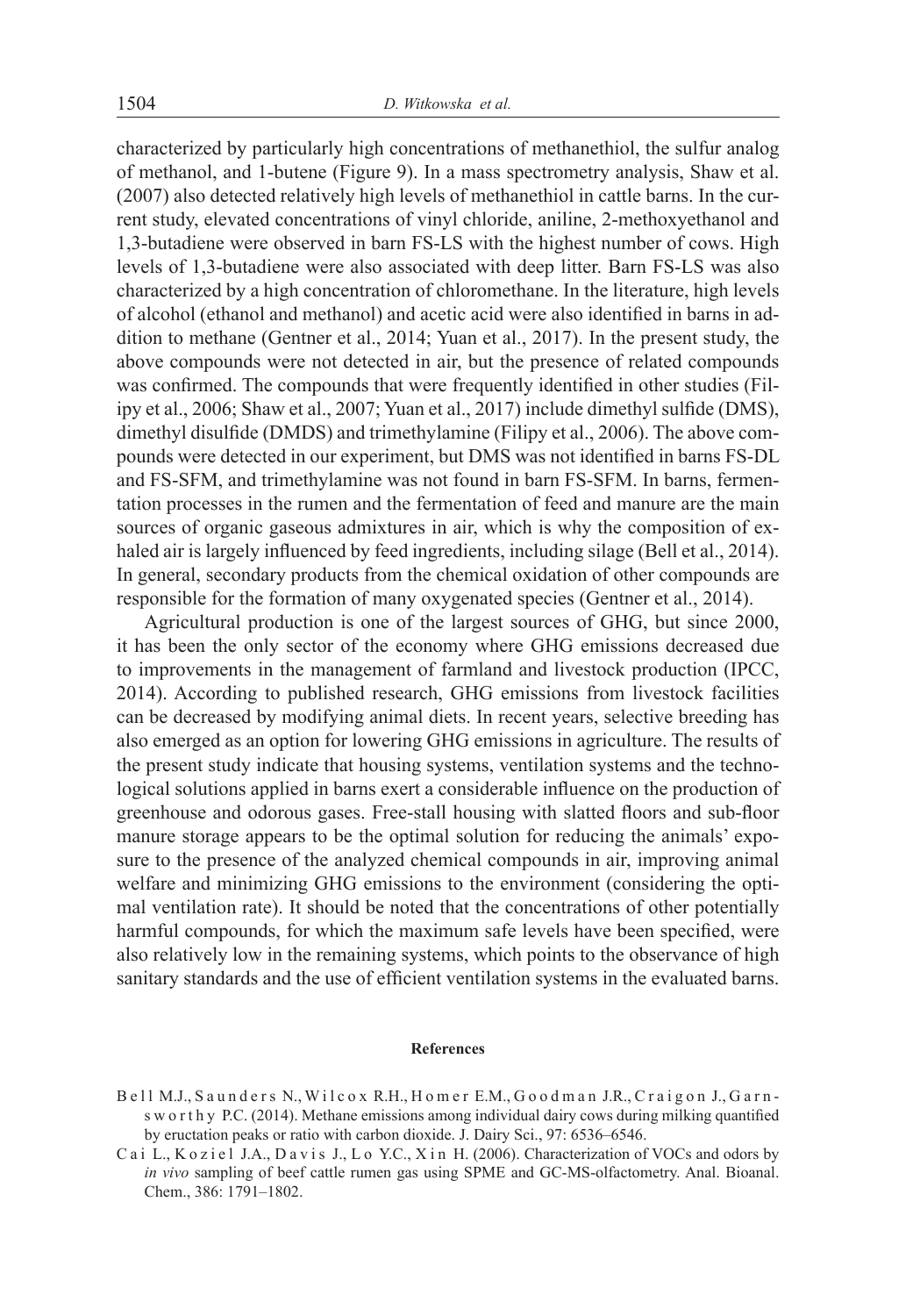- Cai L., Koziel J.A., Zhang S., Heber A.J., Cortus E.L., Parker D.B., Hoff S.J., Sun G., Heathcote K.Y., Jacobson L.D., Akdeniz N., Hetchler B.P., Bereznicki S.D., C a r a w a y E.A., L i m T.T. (2015). Odor and odorous chemical emissions from animal buildings: Part 3 – chemical emissions. Transactions of ASABE, 58: 1333–1347; doi.10.13031/trans.58.11199.
- CIGR Report (2002). Climatization of animal houses. Heat and moisture production at animal and house level. In: 4th Report of Working Group, Pedersen S., Sällvik K. (eds). Denmark, Danish Institute of Agricultural Sciences, pp. 37–41
- D i m o v D., M a r i n o v I., P e n e v T., M i t e v a C., G e r g o v s k a Z. (2019). Animal hygienic assessment of air carbon dioxide concentration in semi-open freestall barns for dairy cows. Bulg. J. Agric. Sci., 25: 354–362.
- EFSA European Food Safety Authority. (2009). Scientific report of EFSA prepared by the Animal Health and Animal Welfare Unit on the effects of farming systems on dairy cow welfare and disease. Annex to the EFSA J., 1143: 1–7.
- Filipy J., Rumburg B., Mount G., Westberg H., Lamb B. (2006). Identification and quantification of volatile organic compounds from a dairy. Atmos. Environ., 40: 1480–1494.
- Garlipp F., Hessel E.F., van den Weghe H.F.A. (2011). Characteristics of gas generation  $(MH<sub>3</sub>, CH<sub>4</sub>, N<sub>2</sub>O, CO<sub>2</sub>, H<sub>2</sub>O)$  from horse manure added to different bedding materials used in deep litter bedding systems. J. Equine Vet. Sci., 31: 383–395.
- Gentner D.R., Ford T.B., Guha A., Boulanger K., Brioude J., Angevine W.M., de Gouw J.A., Warneke C., Gilman J.B., Ryerson T.B., Peischl J., Meinardi S., Blake D.R., Atlas E., Lonneman W.A., Kleindienst T.E., Beaver M.R., Clair J.M.St., Wennberg P.O., Vanden Boer T.C., Markovic M.Z., Murphy J.G., H a r l e y R.A., G o l d s t e i n A.H. (2014). Emissions of organic carbon and methane from petroleum and dairy operations in California's San Joaquin Valley. Atmos. Chem. Phys., 14: 4955–4978.
- Guiziou F., Beline F. (2005). In situ measurement of ammonia and greenhouse gas emissions from broiler houses in France. Bioresour. Technol., 96: 203–207.
- H e r b u t E., Walczak J., K r a w c z y k W., S z e w c z y k A., P a j a k T. (2010). Research on odorant emissions from livestock keeping. In: Contemporary odor issues, Szynkowska M.I., Zwoździak J. (eds). Scientific and Technical Publishers, Warsaw, Poland, pp. 1–12.
- Hoff S.J., Bundy D.S., Nelson M.A., Zelle B.C., Jacobson L.D., Heber L.D., Ni J.Q., Z h a n g Y., K o z i e l J.A., B e a s l e y D.B. (2006). Emissions of ammonia, hydrogen sulfide, and odor before, during and after slurry removal from a deep-pit swine finisher. J. Air Waste Manage., 56: 581–590.
- IPCC (2014). Climate Change 2014: Mitigation of Climate Change. Contribution of Working Group III to the Fifth Assessment Report of the Intergovernmental Panel on Climate Change, Edenhofer, O., R. Pichs-Madruga, Y. Sokona, E. Farahani, S. Kadner, K. Seyboth, A. Adler, I. Baum, S. Brunner, P. Eickemeier, B. Kriemann, J. Savolainen, S. Schlömer, C. von Stechow, T. Zwickel and J.C. Minx (eds). Cambridge University Press, Cambridge, United Kingdom and New York, NY, USA.
- J a n o w s k i T.M. (1979). Animal hygiene studies methodology. Warsaw-Cracow, Poland, Academic Press, pp. 54–56.
- K a m p J.N., C h o w d h u r y A., A d a m s e n A.P.S., F e i l b e r g A. (2018). Negligible influence of livestock contaminants and sampling system on ammonia measurements with cavity ring-down spectroscopy. Atmos. Meas. Tech. Discuss., https://doi.org/10.5194/amt-2018-377.
- K a r a n d u š o v s k á I., M i h i n a Š., B o š a n s k ý M. (2015). Impact of construction and technological solution of dairy cows housing on production of ammonia and greenhouse gases in winter. Res. Agr. Eng., 61: 13–20.
- K a v o l e l i s B. (2006). Impact of animal housing systems on ammonia emission rates. Pol. J. Environ. Stud., 15: 739–745.
- K o ł a c z R., D o b r z a ń s k i Z. (2019). Animal hygiene and welfare. University of Environmental and Life Sciences, Wroclaw, Poland, pp. 41, 78–79.
- K orczyński M., Jankowski J., Witkowska D., Opaliński S., Szołtysik M., Koł a c z R. (2013). Use of halloysite and vermiculite for deodorization of poultry fertilizer. Przem. Chem., 92: 1027–1031.
- K o z i e l J.A., C a i L., W r i g h t D., H o f f S. (2006). Solid phase microextraction as a novel air sampling technology for improved, GC–olfactometry-based assessment of livestock odors. J. Chromatogr. Sci., 44: 451–457.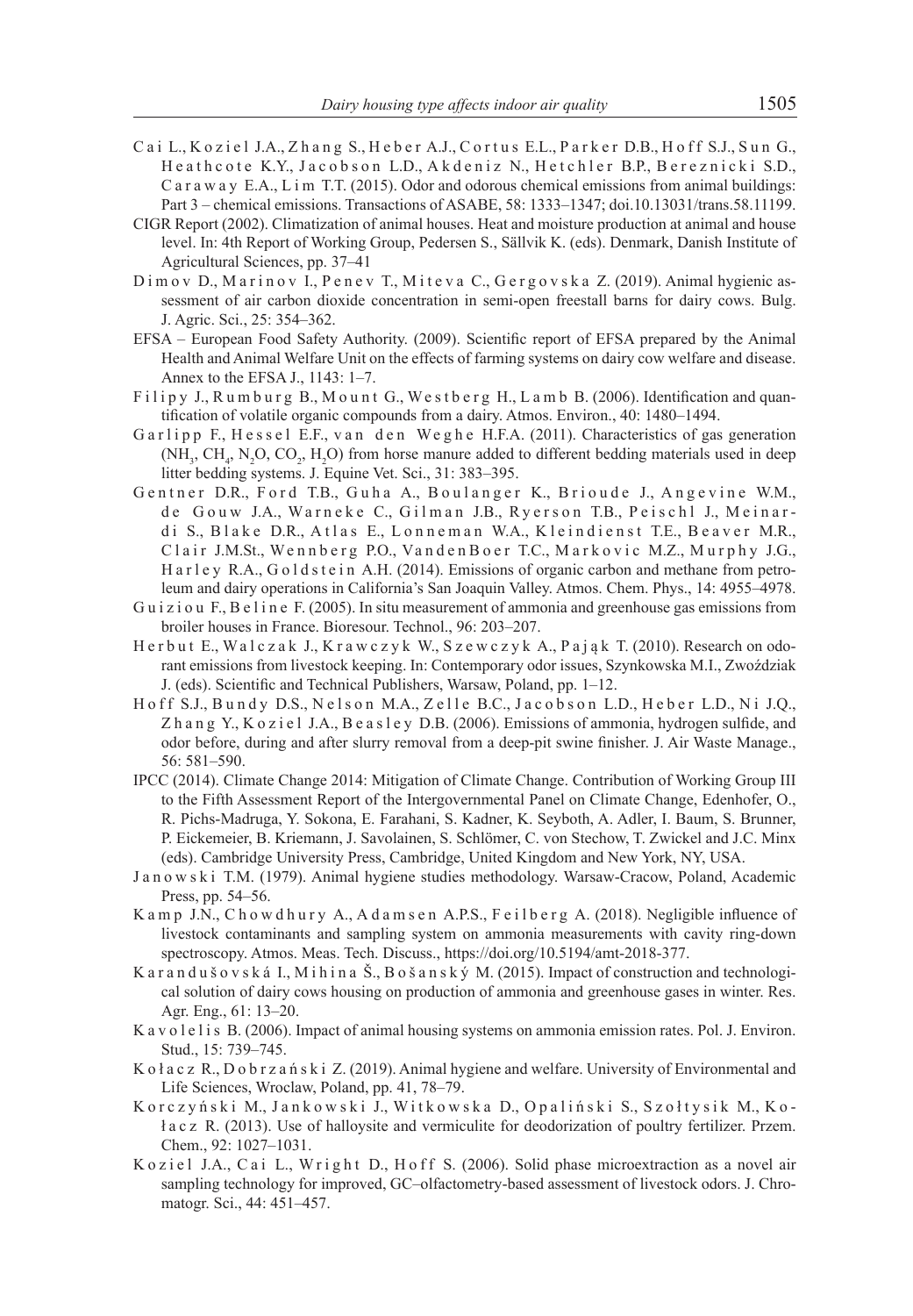- K w i a t k o w s k a S t e n z e l A., S o w i ń s k a J., W i t k o w s k a D. (2014). Analysis of noxious gas pollution in horse stable air. J. Equine Vet. Sci., 34: 249–256.
- La or J., K o z i e l J.A., C a i L., R a v i d U. (2008). Chemical-sensory characterization of dairy manure odor by headspace solid phase microextraction and multidimensional gas chromatographymass spectrometry-olfactometry. J. Air Waste Manage., 58: 1187–1197.
- L a s s e n J., L ø v e n d a h l P., M a d s e n J. (2012). Accuracy of noninvasive breath methane measurements using Fourier transform infrared methods on individual cows. J. Dairy Sci., 95: 890–898.
- Lo Y.C., Koziel J.A., Cai L., Hoff S.J., Jenks W.S., Xin H. (2008). Simultaneous chemical and sensory characterization of VOCs and semi-VOCs emitted from swine manure using SPME and multidimensional gas chromatography-mass spectrometry-olfactometry system. J. Environ. Qual., 37: 521–534.
- M a m a A., S e i d A. (2019). Review on methane emission from dairy farms and its impact on global warming. Austin J. Vet. Sci. Anim. Husb., 6: 1052–1056.
- Maurer D., Koziel J.A., Harmon J.D., Hoff S.J., Rieck-Hinz A.M., Andersen D.S. (2016). Summary of performance data for technologies to control gaseous, odor, and particulate emissions from livestock operations: Air Management Practices Assessment Tool (AMPAT). Data in Brief, 7: 1413–1429; doi: 10.1016/j.dib.2016.03.070.
- M a u r e r D., K o z i e l J.A., B r u n i n g K. (2017 a). Field scale measurement of greenhouse gas emissions from land applied swine manure. Front. Environ. Sci. Eng., 11: 1; doi: 10.1007/s11783-017- 0915-9.
- Maurer D., Koziel J.A., Bruning K., Parker D.B. (2017b). Pilot-scale testing of a renewable biocatalyst for swine manure treatment and mitigation of odorous VOCs, ammonia, and hydrogen sulfide gas emissions. Atmos. Environ., 150: 313–321; doi: 10.1016/j.atmosenv.2016.11.021.
- Maurer D., Koziel J.A., Bruning K., Parker D.B. (2017 c). Farm-scale testing of soybean peroxidase and calcium peroxide for surficial swine manure treatment and mitigation of odorous VOCs, ammonia, hydrogen sulfide emissions. Atmos. Environ., 166: 467–478; doi: 10.1016/j.atmosenv.2017.07.048.
- Maurer D., Koziel J.A., Kalus K., Andersen D., Opalinski S. (2017 d). Pilot-scale testing of non-activated biochar for swine manure treatment and mitigation of ammonia, hydrogen sulphide, odorous VOCs, and greenhouse gas emissions. Sustainability, 9: 929, doi: 10.3390/ su9060929.
- M a z u r K. (2012). Ammonia and carbon dioxide emissions from the dairy cattle barns. Problems Agric. Eng., 4: 141–150.
- N a h m K.H. (2003). Evaluation of the nitrogen content in poultry manure. World Poultry Sci. J., 59: 77–88.
- N g w a b i e N.M., J e p p s s o n K.H., G u s t a f s s o n G., N i m m e r m a r k S. (2011). Effects of animal activity and air temperature on methane and ammonia emissions from a naturally ventilated building for dairy cows. Atmosph. Environ., 45: 6760–6768.
- P e r e i r a J., M i s s e l b r o o k T.H., C h a d w i c k D.R., C o u t in h o J., T r in d a d e H. (2010). Ammonia emissions from naturally ventilated dairy cattle buildings and outdoor concrete yards in Portugal. Atmosph. Environ., 44: 3413–3421.
- R o m a n i u k W., M a z u r K. (2014). Development of environmental conditions in free-stall cattle barns. J. Research Applic. Agric. Eng., 59: 109–115.
- S chrade S., Zeyer K., Gygax L., Emmenegger L., Hartung E., Keck M. (2012). Ammonia emissions and emission factors of naturally ventilated dairy housing with solid floors and an outdoor exercise area in Switzerland. Atmosph. Environ., 47: 183–194.
- Shaw S.L., Mitloehner F.M., Jackson W., Depeters E.J., Fadel J.G., Robinson P.H., Holzinger R., Goldstein A.H. (2007). Volatile organic compound emissions from dairy cows and their waste as measured by Proton-Transfer-Reaction Mass Spectrometry. Environ. Sci. Technol., 41: 1310–1316.
- Sheppard L.J., Leith I.D., Mizunuma T., Cape J.N., Crossley A., Leeson S., Sutt on M.A., v an Dijk N., F owler D. (2011). Dry deposition of ammonia gas drives species change faster than wet deposition of ammonium ions: evidence from a long-term field manipulation. Glob. Change Biol., 17: 3589–3607.
- Smith P., Bustamante M., Ahammad H., Clark H., Dong H., Elsiddig E., Tubiel-